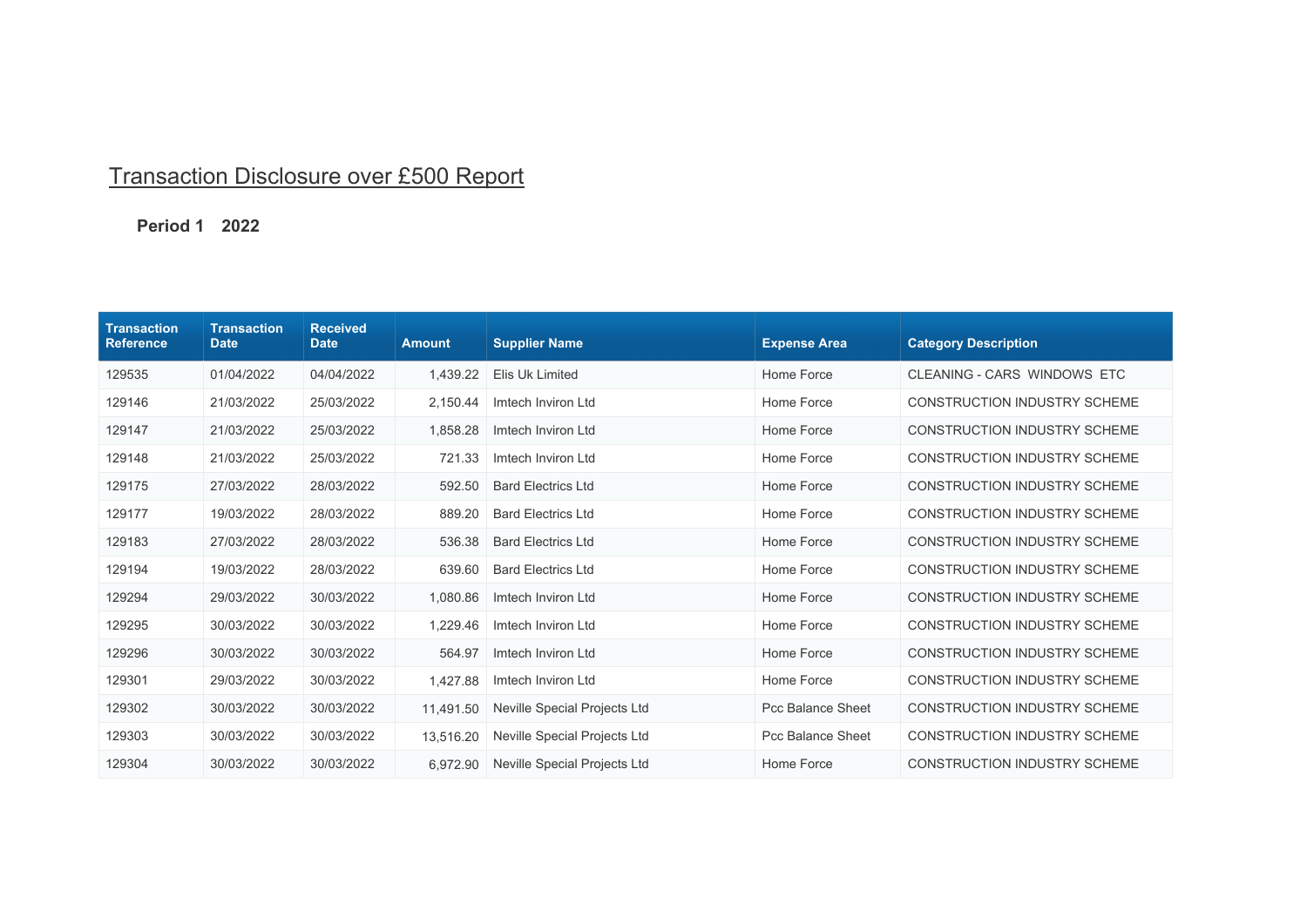| <b>Transaction</b><br><b>Reference</b> | <b>Transaction</b><br><b>Date</b> | <b>Received</b><br><b>Date</b> | <b>Amount</b> | <b>Supplier Name</b>                 | <b>Expense Area</b>      | <b>Category Description</b>         |
|----------------------------------------|-----------------------------------|--------------------------------|---------------|--------------------------------------|--------------------------|-------------------------------------|
| 129305                                 | 30/03/2022                        | 30/03/2022                     | 1,590.00      | Neville Special Projects Ltd         | Home Force               | <b>CONSTRUCTION INDUSTRY SCHEME</b> |
| 129306                                 | 30/03/2022                        | 30/03/2022                     | 14,690.70     | Neville Special Projects Ltd         | <b>Pcc Balance Sheet</b> | <b>CONSTRUCTION INDUSTRY SCHEME</b> |
| 129307                                 | 30/03/2022                        | 30/03/2022                     | 4,161.60      | <b>Neville Special Projects Ltd</b>  | Home Force               | <b>CONSTRUCTION INDUSTRY SCHEME</b> |
| 129308                                 | 30/03/2022                        | 30/03/2022                     | 7,295.40      | Neville Special Projects Ltd         | Home Force               | <b>CONSTRUCTION INDUSTRY SCHEME</b> |
| 129309                                 | 30/03/2022                        | 30/03/2022                     | 17,983.80     | Neville Special Projects Ltd         | Pcc Balance Sheet        | <b>CONSTRUCTION INDUSTRY SCHEME</b> |
| 129310                                 | 30/03/2022                        | 30/03/2022                     | 2,346.00      | Neville Special Projects Ltd         | Home Force               | <b>CONSTRUCTION INDUSTRY SCHEME</b> |
| 129311                                 | 30/03/2022                        | 30/03/2022                     | 21,360.00     | Neville Special Projects Ltd         | Home Force               | <b>CONSTRUCTION INDUSTRY SCHEME</b> |
| 129312                                 | 30/03/2022                        | 30/03/2022                     | 21,360.00     | Neville Special Projects Ltd         | Home Force               | <b>CONSTRUCTION INDUSTRY SCHEME</b> |
| 129313                                 | 30/03/2022                        | 30/03/2022                     | 1,197.60      | Neville Special Projects Ltd         | Home Force               | <b>CONSTRUCTION INDUSTRY SCHEME</b> |
| 129314                                 | 30/03/2022                        | 30/03/2022                     | 43,100.40     | Neville Special Projects Ltd         | Home Force               | <b>CONSTRUCTION INDUSTRY SCHEME</b> |
| 129315                                 | 30/03/2022                        | 30/03/2022                     | 14,869.20     | <b>Neville Special Projects Ltd</b>  | <b>Pcc Balance Sheet</b> | <b>CONSTRUCTION INDUSTRY SCHEME</b> |
| 129317                                 | 30/03/2022                        | 30/03/2022                     | 6,534.30      | Neville Special Projects Ltd         | Home Force               | <b>CONSTRUCTION INDUSTRY SCHEME</b> |
| 129368                                 | 30/03/2022                        | 30/03/2022                     | 17,240.40     | Neville Special Projects Ltd         | Home Force               | <b>CONSTRUCTION INDUSTRY SCHEME</b> |
| 129394                                 | 30/03/2022                        | 31/03/2022                     | 501.60        | Neville Special Projects Ltd         | Home Force               | <b>CONSTRUCTION INDUSTRY SCHEME</b> |
| 129406                                 | 29/03/2022                        | 31/03/2022                     | 735.60        | <b>Bard Electrics Ltd</b>            | Home Force               | <b>CONSTRUCTION INDUSTRY SCHEME</b> |
| 129443                                 | 31/03/2022                        | 01/04/2022                     | 1,836.08      | <b>Liftec Lifts Limited</b>          | Home Force               | <b>CONSTRUCTION INDUSTRY SCHEME</b> |
| 129444                                 | 30/03/2022                        | 01/04/2022                     | 679.20        | <b>Bard Electrics Ltd</b>            | Home Force               | <b>CONSTRUCTION INDUSTRY SCHEME</b> |
| 129446                                 | 30/03/2022                        | 01/04/2022                     | 926.40        | <b>Bard Electrics Ltd</b>            | Home Force               | <b>CONSTRUCTION INDUSTRY SCHEME</b> |
| 129448                                 | 31/03/2022                        | 01/04/2022                     | 11,544.00     | Coldstores Ltd T/A Foster Coldstores | Home Force               | <b>CONSTRUCTION INDUSTRY SCHEME</b> |
| 129493                                 | 30/03/2022                        | 01/04/2022                     | 1,862.40      | <b>Bard Electrics Ltd</b>            | Home Force               | <b>CONSTRUCTION INDUSTRY SCHEME</b> |
| 129533                                 | 22/03/2022                        | 04/04/2022                     | 1,585.42      | Playfords Ltd                        | Collaborated - Tri       | <b>CONSTRUCTION INDUSTRY SCHEME</b> |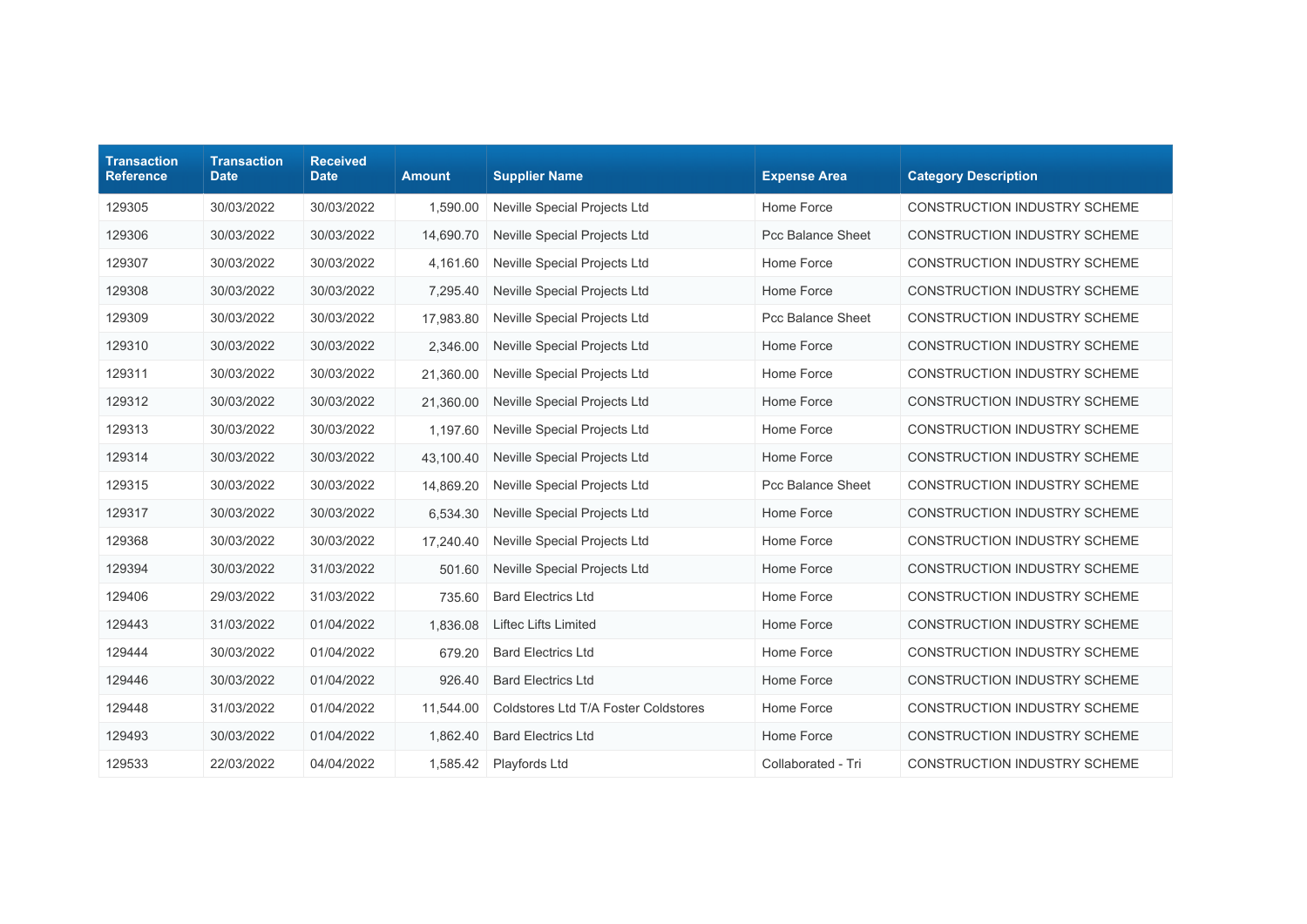| <b>Transaction</b><br><b>Reference</b> | <b>Transaction</b><br><b>Date</b> | <b>Received</b><br><b>Date</b> | <b>Amount</b> | <b>Supplier Name</b>                | <b>Expense Area</b>      | <b>Category Description</b>         |
|----------------------------------------|-----------------------------------|--------------------------------|---------------|-------------------------------------|--------------------------|-------------------------------------|
| 129612                                 | 04/04/2022                        | 05/04/2022                     | 35,049.53     | Coulson & Son Ltd                   | Pcc Balance Sheet        | <b>CONSTRUCTION INDUSTRY SCHEME</b> |
| 129634                                 | 04/04/2022                        | 05/04/2022                     | 1.546.55      | Liftec Lifts Limited                | Home Force               | CONSTRUCTION INDUSTRY SCHEME        |
| 129647                                 | 31/03/2022                        | 05/04/2022                     | 825.60        | Neville Special Projects Ltd        | Home Force               | <b>CONSTRUCTION INDUSTRY SCHEME</b> |
| 129722                                 | 31/03/2022                        | 06/04/2022                     | 3,092.40      | Neville Special Projects Ltd        | Home Force               | CONSTRUCTION INDUSTRY SCHEME        |
| 129786                                 | 08/04/2022                        | 11/04/2022                     | 8,206.97      | <b>Liftec Lifts Limited</b>         | Home Force               | <b>CONSTRUCTION INDUSTRY SCHEME</b> |
| 129797                                 | 04/04/2022                        | 12/04/2022                     | 647.52        | <b>Bard Electrics Ltd</b>           | Home Force               | CONSTRUCTION INDUSTRY SCHEME        |
| 129885                                 | 13/04/2022                        | 13/04/2022                     | 752.40        | Neville Special Projects Ltd        | Home Force               | CONSTRUCTION INDUSTRY SCHEME        |
| 129886                                 | 13/04/2022                        | 13/04/2022                     | 999.60        | Neville Special Projects Ltd        | Home Force               | CONSTRUCTION INDUSTRY SCHEME        |
| 129888                                 | 13/04/2022                        | 13/04/2022                     | 8.715.60      | <b>Neville Special Projects Ltd</b> | Home Force               | CONSTRUCTION INDUSTRY SCHEME        |
| 129890                                 | 13/04/2022                        | 13/04/2022                     | 3,674.40      | Neville Special Projects Ltd        | Home Force               | CONSTRUCTION INDUSTRY SCHEME        |
| 129988                                 | 13/04/2022                        | 13/04/2022                     | 2,328.00      | <b>Neville Special Projects Ltd</b> | Home Force               | <b>CONSTRUCTION INDUSTRY SCHEME</b> |
| 130036                                 | 01/04/2022                        | 14/04/2022                     | 4,800.00      | Papworth Developments Ltd           | Collaborated - Tri       | CONSTRUCTION INDUSTRY SCHEME        |
| 130073                                 | 13/04/2022                        | 14/04/2022                     | 553.20        | Neville Special Projects Ltd        | Home Force               | CONSTRUCTION INDUSTRY SCHEME        |
| 130377                                 | 22/04/2022                        | 22/04/2022                     | 2,871.60      | Neville Special Projects Ltd        | Home Force               | <b>CONSTRUCTION INDUSTRY SCHEME</b> |
| 130455                                 | 21/04/2022                        | 22/04/2022                     | 2,497.02      | Playfords Ltd                       | Home Force               | CONSTRUCTION INDUSTRY SCHEME        |
| 130456                                 | 21/04/2022                        | 22/04/2022                     | 5,307.84      | Playfords Ltd                       | <b>Pcc Balance Sheet</b> | <b>CONSTRUCTION INDUSTRY SCHEME</b> |
| 129464                                 | 31/03/2022                        | 01/04/2022                     | 4,680.00      | Ingleton Wood Llp                   | Home Force               | <b>CONSULTANCY</b>                  |
| 129468                                 | 31/03/2022                        | 01/04/2022                     | 1,343.16      | Ingleton Wood Llp                   | Pcc Balance Sheet        | CONSULTANCY                         |
| 129619                                 | 23/03/2022                        | 05/04/2022                     | 1,289.80      | Clyde & Co Claims Llp               | Home Force               | <b>CONSULTANCY</b>                  |
| 130130                                 | 04/03/2022                        | 20/04/2022                     | 1,120.00      | Marsh Ltd                           | Home Force               | CONSULTANCY                         |
| 130134                                 | 03/02/2022                        | 20/04/2022                     | 3,540.28      | Marsh Ltd                           | Home Force               | <b>CONSULTANCY</b>                  |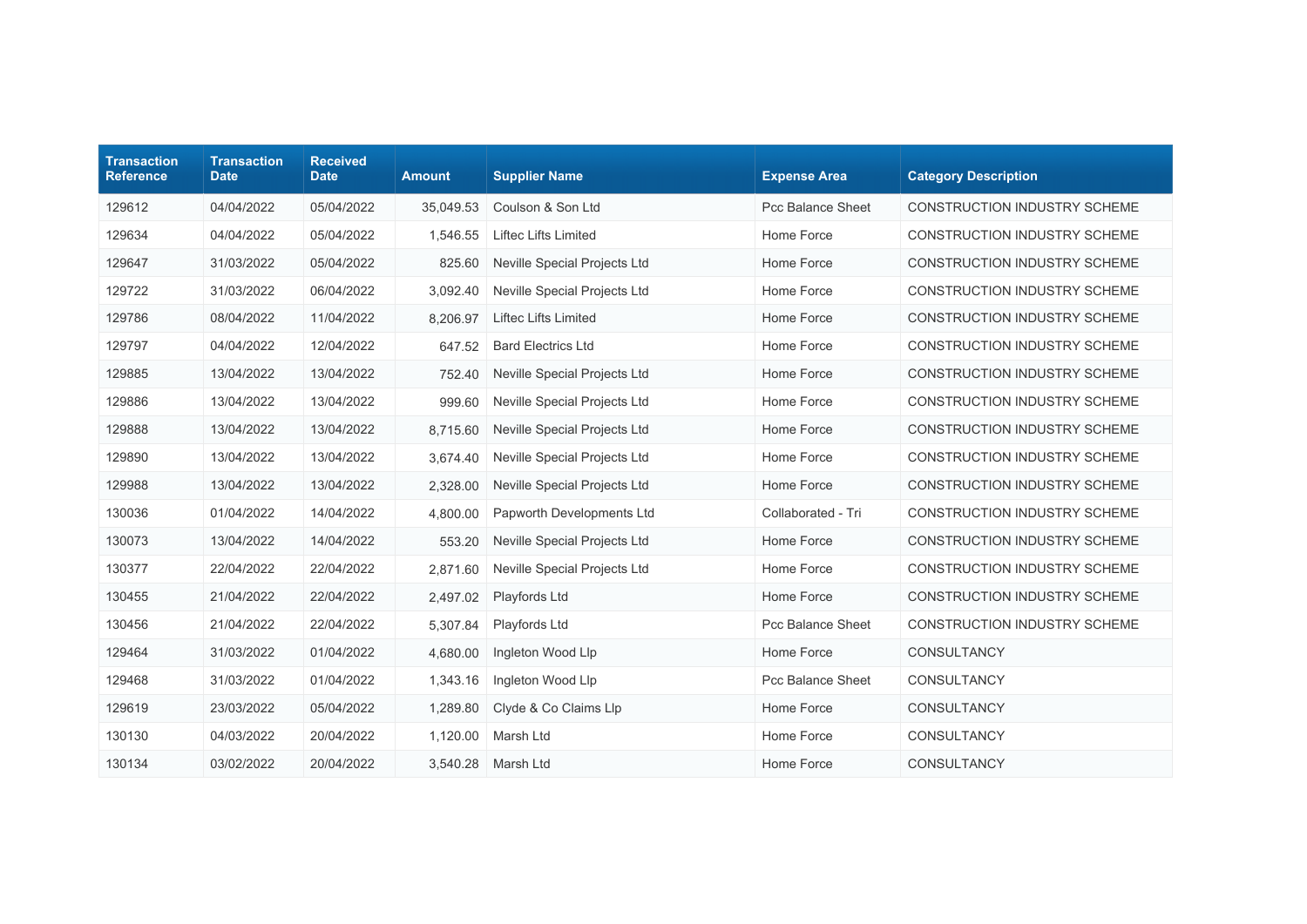| <b>Transaction</b><br><b>Reference</b> | <b>Transaction</b><br><b>Date</b> | <b>Received</b><br><b>Date</b> | <b>Amount</b> | <b>Supplier Name</b>                                   | <b>Expense Area</b>      | <b>Category Description</b>    |
|----------------------------------------|-----------------------------------|--------------------------------|---------------|--------------------------------------------------------|--------------------------|--------------------------------|
| 130141                                 | 01/12/2021                        | 20/04/2022                     | 3,410.00      | Marsh Ltd                                              | Home Force               | CONSULTANCY                    |
| 130503                                 | 22/04/2022                        | 25/04/2022                     | 12.960.00     | <b>Injenuity Limited</b>                               | Collaborated - Tri       | CONSULTANCY                    |
| 130537                                 | 26/03/2022                        | 27/04/2022                     | 927.00        | <b>Nps Property Consultants</b>                        | Office Of The Pcc        | CONSULTANCY                    |
| 130548                                 | 09/02/2022                        | 27/04/2022                     | 1,970.00      | Marsh Ltd                                              | Home Force               | CONSULTANCY                    |
| 130737                                 | 27/04/2022                        | 29/04/2022                     | 804.00        | Ingleton Wood Llp                                      | <b>Pcc Balance Sheet</b> | CONSULTANCY                    |
| 127960                                 | 04/03/2022                        | 04/03/2022                     | 2,400.00      | Cambridge Centre For Evidence-Based Policii Home Force |                          | DELIVERY OF TRG/COURSES/SEMINA |
| 128793                                 | 16/03/2022                        | 18/03/2022                     | 11,655.00     | Griffeye Technologies Ab                               | Home Force               | DELIVERY OF TRG/COURSES/SEMINA |
| 129447                                 | 31/03/2022                        | 01/04/2022                     | 18,000.00     | Cellebrite Uk Limited                                  | Collaborated - Tri       | DELIVERY OF TRG/COURSES/SEMINA |
| 129474                                 | 31/03/2022                        | 01/04/2022                     | 1,644.00      | <b>Comera Medical Training</b>                         | Collaborated - Tri       | DELIVERY OF TRG/COURSES/SEMINA |
| 129534                                 | 01/04/2022                        | 01/04/2022                     | 22,481.00     | <b>Cranfield Conference Centre Limited</b>             | Collaborated - Tri       | DELIVERY OF TRG/COURSES/SEMINA |
| 129627                                 | 05/04/2022                        | 05/04/2022                     | 2,165.40      | Characters (Drama Based Learning) Ltd                  | Collaborated - Tri       | DELIVERY OF TRG/COURSES/SEMINA |
| 129628                                 | 05/04/2022                        | 05/04/2022                     | 1,389.73      | Characters (Drama Based Learning) Ltd                  | Collaborated - Tri       | DELIVERY OF TRG/COURSES/SEMINA |
| 129784                                 | 31/03/2022                        | 11/04/2022                     | 1,599.94      | Worksafe Training And Consultancy Ltd                  | Collaborated - Tri       | DELIVERY OF TRG/COURSES/SEMINA |
| 130009                                 | 05/04/2022                        | 14/04/2022                     | 900.00        | Cis (Uk Management) Limited                            | <b>Pcc Balance Sheet</b> | DELIVERY OF TRG/COURSES/SEMINA |
| 130012                                 | 12/04/2022                        | 14/04/2022                     | 1,334.16      | Characters (Drama Based Learning) Ltd                  | Collaborated - Tri       | DELIVERY OF TRG/COURSES/SEMINA |
| 130013                                 | 12/04/2022                        | 14/04/2022                     | 1,342.68      | Characters (Drama Based Learning) Ltd                  | Collaborated - Tri       | DELIVERY OF TRG/COURSES/SEMINA |
| 130034                                 | 17/03/2022                        | 14/04/2022                     | 875.00        | Prof Geoff Pearson                                     | Collaborated - Tri       | DELIVERY OF TRG/COURSES/SEMINA |
| 130452                                 | 20/04/2022                        | 22/04/2022                     | 900.00        | Cis (Uk Management) Limited                            | Home Force               | DELIVERY OF TRG/COURSES/SEMINA |
| 130468                                 | 29/11/2021                        | 22/04/2022                     | 810.00        | Dewva                                                  | Home Force               | DELIVERY OF TRG/COURSES/SEMINA |
| 129580                                 | 31/03/2022                        | 05/04/2022                     | 2,487.06      | Socotec Uk Limited                                     | Home Force               | <b>FORENSIC SERVICES</b>       |
| 130396                                 | 14/04/2022                        | 22/04/2022                     | 3,075.41      | Socotec Uk Limited                                     | Home Force               | <b>FORENSIC SERVICES</b>       |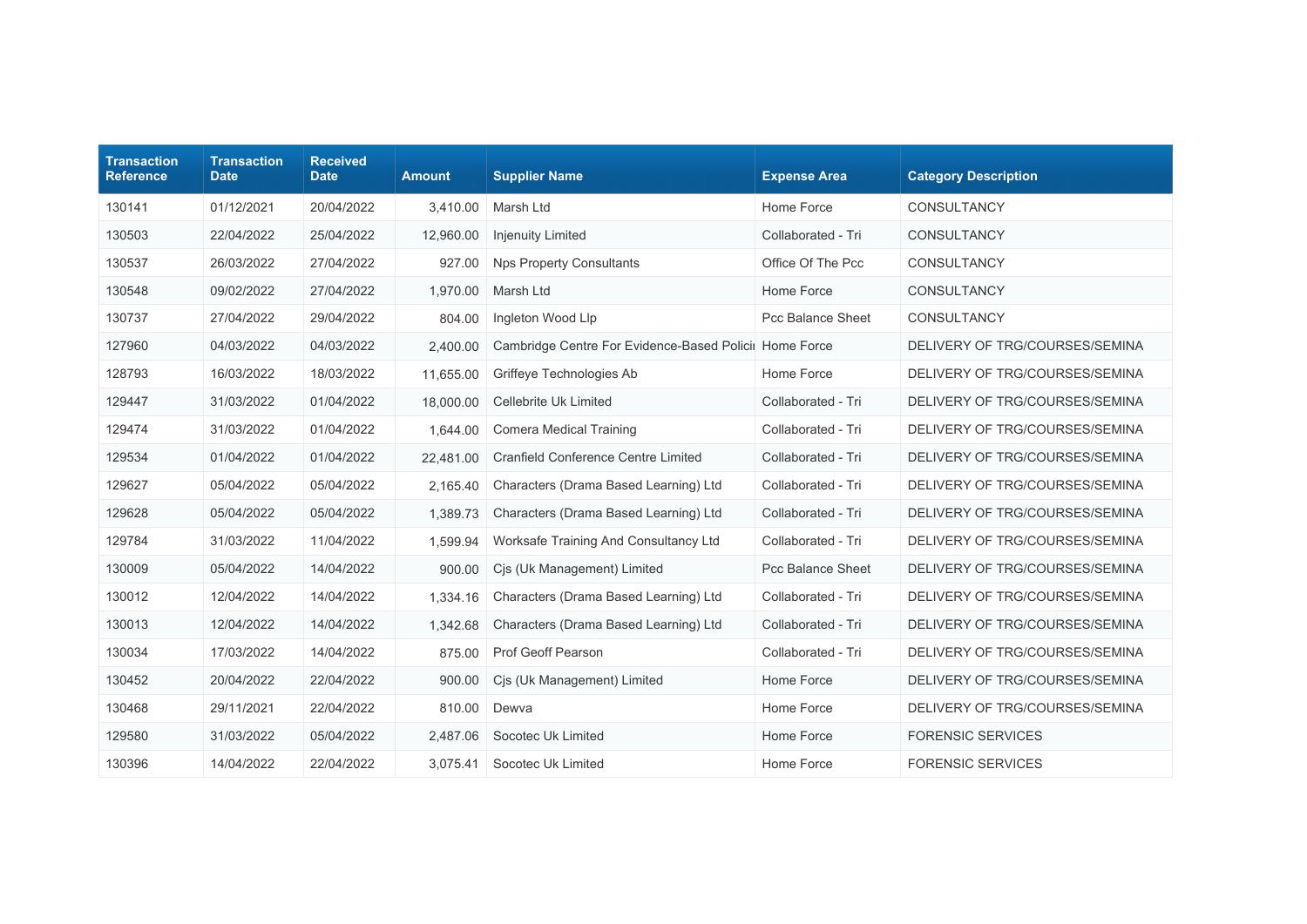| <b>Transaction</b><br><b>Reference</b> | <b>Transaction</b><br><b>Date</b> | <b>Received</b><br><b>Date</b> | <b>Amount</b> | <b>Supplier Name</b>                  | <b>Expense Area</b>      | <b>Category Description</b> |
|----------------------------------------|-----------------------------------|--------------------------------|---------------|---------------------------------------|--------------------------|-----------------------------|
| 125402                                 | 12/01/2022                        | 14/01/2022                     | 24,342.85     | <b>Allstar Business Solutions Ltd</b> | Home Force               | <b>GOODS/STOCK SUPPLIED</b> |
| 125402                                 | 12/01/2022                        | 14/01/2022                     | 0.11          | <b>Allstar Business Solutions Ltd</b> | <b>Pcc Balance Sheet</b> | <b>GOODS/STOCK SUPPLIED</b> |
| 125791                                 | 19/01/2022                        | 21/01/2022                     | 25,061.12     | <b>Allstar Business Solutions Ltd</b> | Home Force               | <b>GOODS/STOCK SUPPLIED</b> |
| 125791                                 | 19/01/2022                        | 21/01/2022                     | $-0.02$       | <b>Allstar Business Solutions Ltd</b> | Pcc Balance Sheet        | <b>GOODS/STOCK SUPPLIED</b> |
| 126073                                 | 26/01/2022                        | 27/01/2022                     | 25,328.77     | <b>Allstar Business Solutions Ltd</b> | Home Force               | <b>GOODS/STOCK SUPPLIED</b> |
| 126073                                 | 26/01/2022                        | 27/01/2022                     | 0.06          | <b>Allstar Business Solutions Ltd</b> | Pcc Balance Sheet        | GOODS/STOCK SUPPLIED        |
| 126478                                 | 02/02/2022                        | 04/02/2022                     | 24,819.71     | <b>Allstar Business Solutions Ltd</b> | Home Force               | <b>GOODS/STOCK SUPPLIED</b> |
| 126478                                 | 02/02/2022                        | 04/02/2022                     | $-0.07$       | <b>Allstar Business Solutions Ltd</b> | Pcc Balance Sheet        | <b>GOODS/STOCK SUPPLIED</b> |
| 126797                                 | 09/02/2022                        | 10/02/2022                     | 23,812.76     | <b>Allstar Business Solutions Ltd</b> | Home Force               | <b>GOODS/STOCK SUPPLIED</b> |
| 126797                                 | 09/02/2022                        | 10/02/2022                     | $-0.10$       | <b>Allstar Business Solutions Ltd</b> | Pcc Balance Sheet        | <b>GOODS/STOCK SUPPLIED</b> |
| 127434                                 | 16/02/2022                        | 23/02/2022                     | 24,580.70     | <b>Allstar Business Solutions Ltd</b> | Home Force               | <b>GOODS/STOCK SUPPLIED</b> |
| 127434                                 | 16/02/2022                        | 23/02/2022                     | $-0.02$       | <b>Allstar Business Solutions Ltd</b> | Pcc Balance Sheet        | GOODS/STOCK SUPPLIED        |
| 127571                                 | 23/02/2022                        | 25/02/2022                     | 25,332.14     | <b>Allstar Business Solutions Ltd</b> | Home Force               | GOODS/STOCK SUPPLIED        |
| 127571                                 | 23/02/2022                        | 25/02/2022                     | $-0.07$       | <b>Allstar Business Solutions Ltd</b> | Pcc Balance Sheet        | <b>GOODS/STOCK SUPPLIED</b> |
| 127631                                 | 23/02/2022                        | 28/02/2022                     | 649.19        | The Outdoors Company                  | Collaborated - Tri       | <b>GOODS/STOCK SUPPLIED</b> |
| 128015                                 | 02/03/2022                        | 08/03/2022                     | 25,358.89     | <b>Allstar Business Solutions Ltd</b> | Home Force               | <b>GOODS/STOCK SUPPLIED</b> |
| 128015                                 | 02/03/2022                        | 08/03/2022                     | $-0.03$       | <b>Allstar Business Solutions Ltd</b> | Pcc Balance Sheet        | <b>GOODS/STOCK SUPPLIED</b> |
| 128210                                 | 09/03/2022                        | 10/03/2022                     | 25,332.00     | <b>Allstar Business Solutions Ltd</b> | Home Force               | <b>GOODS/STOCK SUPPLIED</b> |
| 128210                                 | 09/03/2022                        | 10/03/2022                     | $-0.01$       | <b>Allstar Business Solutions Ltd</b> | Pcc Balance Sheet        | <b>GOODS/STOCK SUPPLIED</b> |
| 128480                                 | 09/03/2022                        | 15/03/2022                     | 19.970.40     | Michael Lupton Associates Ltd         | Collaborated - Tri       | <b>GOODS/STOCK SUPPLIED</b> |
| 128492                                 | 15/03/2022                        | 16/03/2022                     | 1,507.20      | Cooneen Protection Ltd                | Collaborated - Tri       | <b>GOODS/STOCK SUPPLIED</b> |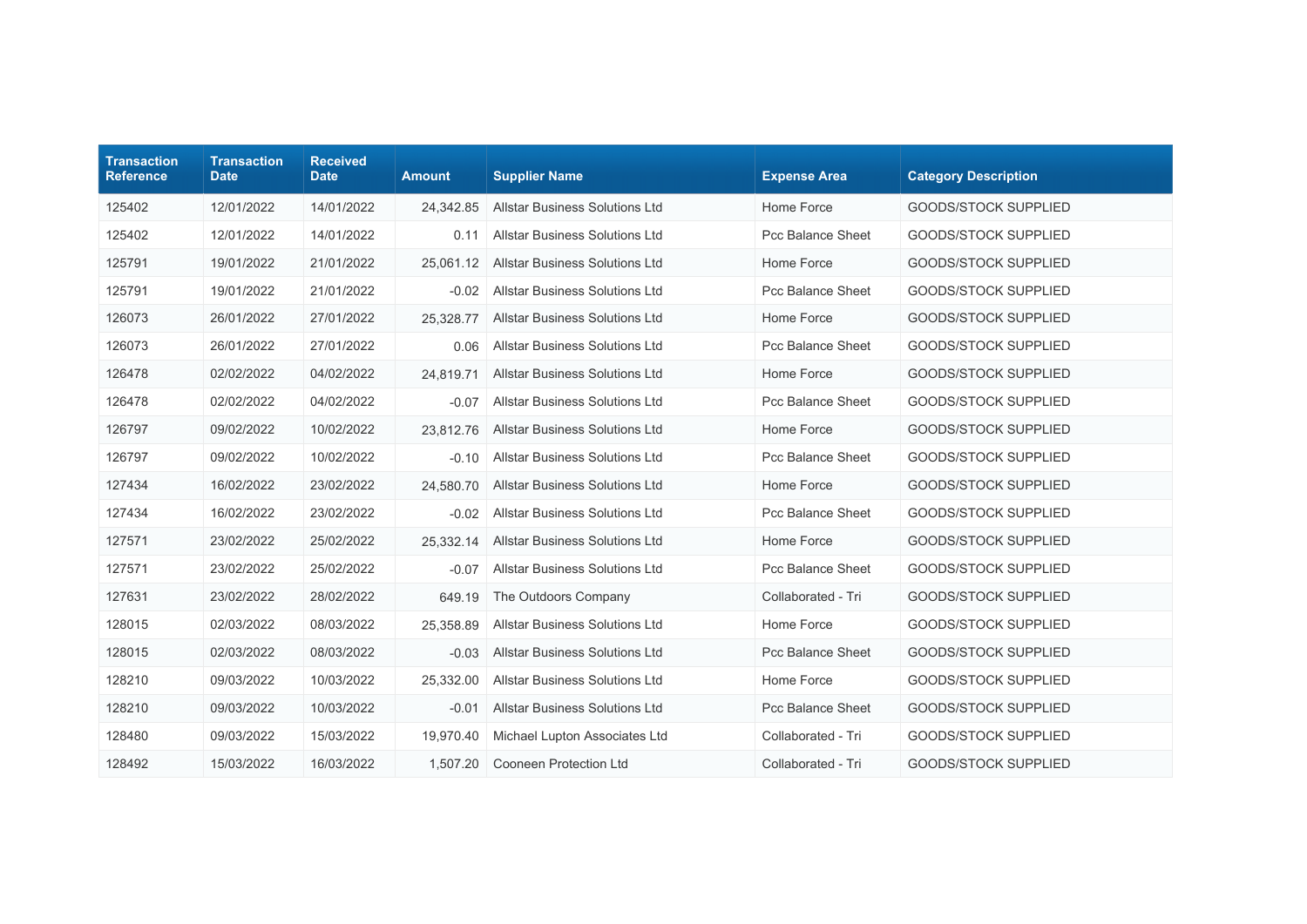| <b>Transaction</b><br><b>Reference</b> | <b>Transaction</b><br><b>Date</b> | <b>Received</b><br><b>Date</b> | <b>Amount</b> | <b>Supplier Name</b>                         | <b>Expense Area</b> | <b>Category Description</b> |
|----------------------------------------|-----------------------------------|--------------------------------|---------------|----------------------------------------------|---------------------|-----------------------------|
| 128720                                 | 16/03/2022                        | 17/03/2022                     | 28,376.63     | <b>Allstar Business Solutions Ltd</b>        | Home Force          | <b>GOODS/STOCK SUPPLIED</b> |
| 128720                                 | 16/03/2022                        | 17/03/2022                     | $-0.01$       | <b>Allstar Business Solutions Ltd</b>        | Pcc Balance Sheet   | <b>GOODS/STOCK SUPPLIED</b> |
| 128736                                 | 15/03/2022                        | 17/03/2022                     | 4,944.41      | Cooneen Protection Ltd                       | Collaborated - Tri  | <b>GOODS/STOCK SUPPLIED</b> |
| 128767                                 | 17/03/2022                        | 18/03/2022                     | 1,901.28      | Support Logistics Europe Ltd T/A Uk Tactical | Collaborated - Tri  | <b>GOODS/STOCK SUPPLIED</b> |
| 128770                                 | 17/03/2022                        | 18/03/2022                     | 717.00        | Keela International Limited                  | Collaborated - Tri  | <b>GOODS/STOCK SUPPLIED</b> |
| 128826                                 | 21/03/2022                        | 21/03/2022                     | 3,870.00      | Workin Togs Ltd                              | Collaborated - Tri  | <b>GOODS/STOCK SUPPLIED</b> |
| 128836                                 | 14/03/2022                        | 21/03/2022                     | 25,348.48     | Civil Defence Supply Ltd                     | Collaborated - Tri  | <b>GOODS/STOCK SUPPLIED</b> |
| 129051                                 | 22/03/2022                        | 23/03/2022                     | 872.70        | Charles Fellows Supplies Ltd                 | Home Force          | <b>GOODS/STOCK SUPPLIED</b> |
| 129065                                 | 23/03/2022                        | 24/03/2022                     | 28.679.92     | <b>Allstar Business Solutions Ltd</b>        | Home Force          | <b>GOODS/STOCK SUPPLIED</b> |
| 129083                                 | 23/03/2022                        | 24/03/2022                     | 6,380.40      | Micro Systemation Limited                    | Home Force          | <b>GOODS/STOCK SUPPLIED</b> |
| 129100                                 | 18/03/2022                        | 24/03/2022                     | 542.28        | Alt-Berg Boot Co                             | Collaborated - Tri  | <b>GOODS/STOCK SUPPLIED</b> |
| 129106                                 | 24/03/2022                        | 25/03/2022                     | 4,115.38      | Scc                                          | Home Force          | <b>GOODS/STOCK SUPPLIED</b> |
| 129117                                 | 22/03/2022                        | 25/03/2022                     | 3,303.60      | Mc Products Uk Ltd                           | Collaborated - Tri  | <b>GOODS/STOCK SUPPLIED</b> |
| 129134                                 | 23/03/2022                        | 25/03/2022                     | 2,142.00      | <b>Serco Shared Services Centre</b>          | Home Force          | <b>GOODS/STOCK SUPPLIED</b> |
| 129197                                 | 28/03/2022                        | 28/03/2022                     | 720.00        | Civica Uk Limited                            | Collaborated - Tri  | <b>GOODS/STOCK SUPPLIED</b> |
| 129204                                 | 28/03/2022                        | 28/03/2022                     | 4,898.00      | <b>Oxford University Press</b>               | Collaborated - Tri  | <b>GOODS/STOCK SUPPLIED</b> |
| 129207                                 | 29/03/2022                        | 29/03/2022                     | 684.81        | Bidfood                                      | Home Force          | <b>GOODS/STOCK SUPPLIED</b> |
| 129357                                 | 23/03/2022                        | 30/03/2022                     | 3,025.31      | Quest Software International Limited         | Collaborated - Tri  | <b>GOODS/STOCK SUPPLIED</b> |
| 129360                                 | 29/03/2022                        | 30/03/2022                     | 839.81        | <b>Sunfish Services Limited</b>              | Home Force          | <b>GOODS/STOCK SUPPLIED</b> |
| 129383                                 | 28/03/2022                        | 30/03/2022                     | 555.58        | W A Products Uk Ltd T/A Scenesafe            | Home Force          | <b>GOODS/STOCK SUPPLIED</b> |
| 129384                                 | 28/03/2022                        | 30/03/2022                     | 540.20        | W A Products Uk Ltd T/A Scenesafe            | Home Force          | <b>GOODS/STOCK SUPPLIED</b> |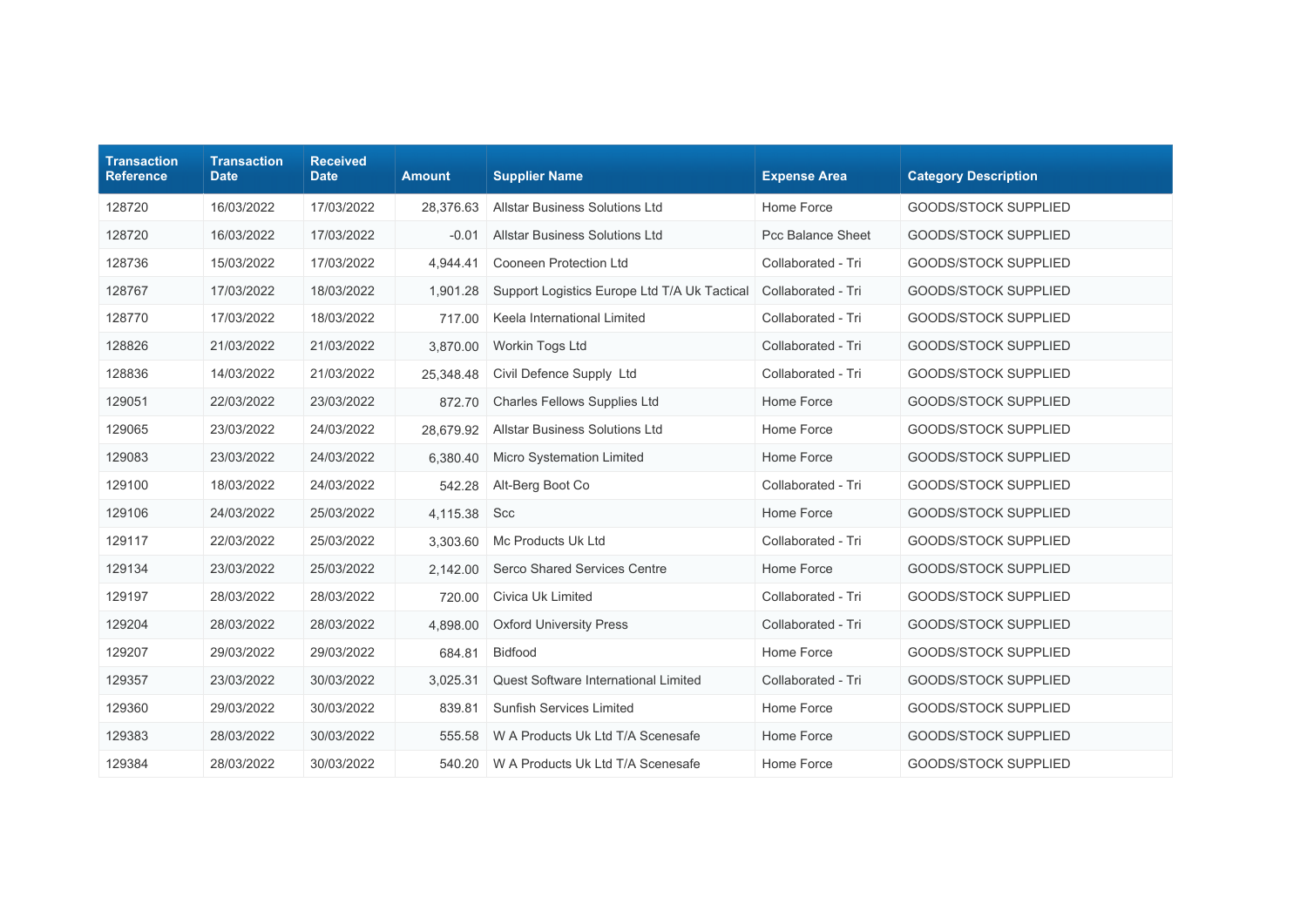| <b>Transaction</b><br><b>Reference</b> | <b>Transaction</b><br><b>Date</b> | <b>Received</b><br><b>Date</b> | <b>Amount</b> | <b>Supplier Name</b>                  | <b>Expense Area</b> | <b>Category Description</b> |
|----------------------------------------|-----------------------------------|--------------------------------|---------------|---------------------------------------|---------------------|-----------------------------|
| 129399                                 | 28/03/2022                        | 31/03/2022                     | 8,028.73      | Pace Fuelcare                         | Home Force          | <b>GOODS/STOCK SUPPLIED</b> |
| 129411                                 | 30/03/2022                        | 31/03/2022                     | 11,279.63     | Panoptech                             | Pcc Balance Sheet   | GOODS/STOCK SUPPLIED        |
| 129414                                 | 30/03/2022                        | 31/03/2022                     | 5,874.00      | Dal-Rod (Uk) Ltd (Peterborough)       | Home Force          | <b>GOODS/STOCK SUPPLIED</b> |
| 129420                                 | 30/03/2022                        | 31/03/2022                     | 11,100.76     | <b>Sunfish Services Limited</b>       | Pcc Balance Sheet   | GOODS/STOCK SUPPLIED        |
| 129422                                 | 30/03/2022                        | 31/03/2022                     | 8,063.75      | <b>Sunfish Services Limited</b>       | Pcc Balance Sheet   | <b>GOODS/STOCK SUPPLIED</b> |
| 129423                                 | 30/03/2022                        | 31/03/2022                     | 11,100.75     | <b>Sunfish Services Limited</b>       | Pcc Balance Sheet   | <b>GOODS/STOCK SUPPLIED</b> |
| 129426                                 | 30/03/2022                        | 31/03/2022                     | 4,683.02      | <b>Sunfish Services Limited</b>       | Home Force          | <b>GOODS/STOCK SUPPLIED</b> |
| 129430                                 | 31/03/2022                        | 31/03/2022                     | 612.00        | W A Products Uk Ltd T/A Scenesafe     | Home Force          | <b>GOODS/STOCK SUPPLIED</b> |
| 129440                                 | 31/03/2022                        | 01/04/2022                     | 7,138.70      | Mehler Vario System Gmbh              | Collaborated - Tri  | <b>GOODS/STOCK SUPPLIED</b> |
| 129450                                 | 30/03/2022                        | 01/04/2022                     | 1,866.00      | Sigma Security Devices Ltd            | Home Force          | <b>GOODS/STOCK SUPPLIED</b> |
| 129495                                 | 31/03/2022                        | 01/04/2022                     | 5,324.23      | Deepstore Ltd                         | Pcc Balance Sheet   | <b>GOODS/STOCK SUPPLIED</b> |
| 129500                                 | 30/03/2022                        | 01/04/2022                     | 26,983.90     | <b>Allstar Business Solutions Ltd</b> | Home Force          | <b>GOODS/STOCK SUPPLIED</b> |
| 129500                                 | 30/03/2022                        | 01/04/2022                     | $-0.07$       | <b>Allstar Business Solutions Ltd</b> | Pcc Balance Sheet   | GOODS/STOCK SUPPLIED        |
| 129504                                 | 10/03/2022                        | 01/04/2022                     | 7,500.00      | <b>Creating Positivity Ltd</b>        | Home Force          | <b>GOODS/STOCK SUPPLIED</b> |
| 129505                                 | 01/04/2022                        | 01/04/2022                     | 903.50        | <b>Oxford University Press</b>        | Collaborated - Tri  | <b>GOODS/STOCK SUPPLIED</b> |
| 129506                                 | 01/04/2022                        | 01/04/2022                     | 834.00        | <b>Oxford University Press</b>        | Collaborated - Tri  | <b>GOODS/STOCK SUPPLIED</b> |
| 129529                                 | 31/03/2022                        | 01/04/2022                     | 2,595.84      | Cellmark                              | Home Force          | <b>GOODS/STOCK SUPPLIED</b> |
| 129530                                 | 31/03/2022                        | 01/04/2022                     | 662.69        | Cellmark                              | Home Force          | GOODS/STOCK SUPPLIED        |
| 129532                                 | 31/03/2022                        | 04/04/2022                     | 2,284.02      | Cellmark                              | Home Force          | <b>GOODS/STOCK SUPPLIED</b> |
| 129541                                 | 30/03/2022                        | 04/04/2022                     | 687.42        | Banner Business Supplies Ltd          | Home Force          | <b>GOODS/STOCK SUPPLIED</b> |
| 129555                                 | 31/03/2022                        | 04/04/2022                     | 4,631.82      | Wm Sugden & Sons Ltd                  | Collaborated - Tri  | <b>GOODS/STOCK SUPPLIED</b> |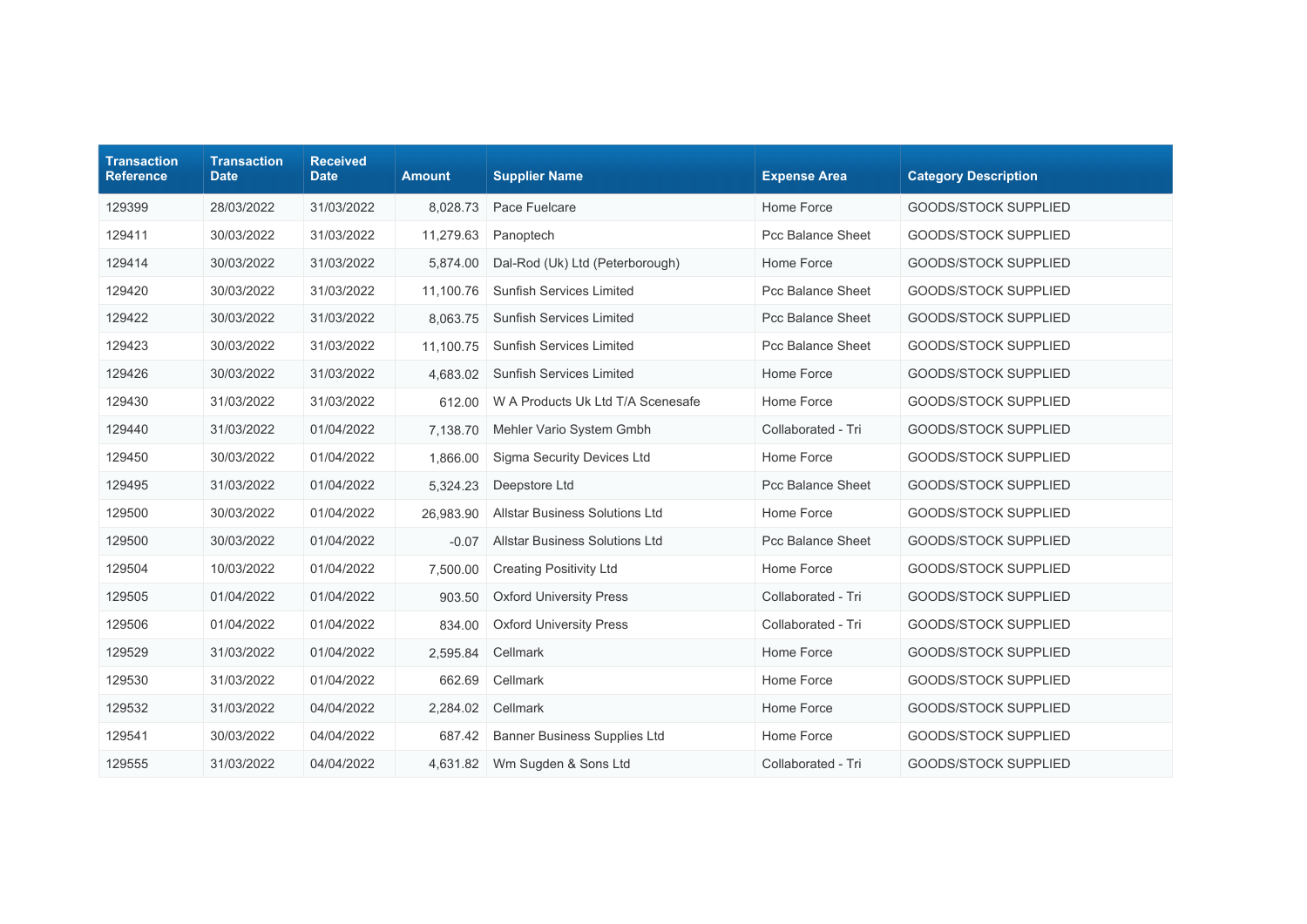| <b>Transaction</b><br><b>Reference</b> | <b>Transaction</b><br><b>Date</b> | <b>Received</b><br><b>Date</b> | <b>Amount</b> | <b>Supplier Name</b>                   | <b>Expense Area</b> | <b>Category Description</b> |
|----------------------------------------|-----------------------------------|--------------------------------|---------------|----------------------------------------|---------------------|-----------------------------|
| 129559                                 | 31/03/2022                        | 04/04/2022                     | 1,514.79      | Intramark Ltd                          | Collaborated - Tri  | <b>GOODS/STOCK SUPPLIED</b> |
| 129573                                 | 30/03/2022                        | 05/04/2022                     | 5,670.00      | Michael Lupton Associates Ltd          | Collaborated - Tri  | <b>GOODS/STOCK SUPPLIED</b> |
| 129624                                 | 04/04/2022                        | 05/04/2022                     | 948.00        | Dal-Rod (Uk) Ltd (Peterborough)        | Home Force          | <b>GOODS/STOCK SUPPLIED</b> |
| 129625                                 | 04/04/2022                        | 05/04/2022                     | 539.98        | <b>Nisbets Plc</b>                     | Home Force          | <b>GOODS/STOCK SUPPLIED</b> |
| 129631                                 | 30/03/2022                        | 05/04/2022                     | 13,620.00     | Michael Lupton Associates Ltd          | Collaborated - Tri  | GOODS/STOCK SUPPLIED        |
| 129635                                 | 09/02/2022                        | 05/04/2022                     | 511.22        | Cotswold Outdoor Ltd                   | Collaborated - Tri  | <b>GOODS/STOCK SUPPLIED</b> |
| 129657                                 | 31/03/2022                        | 06/04/2022                     | 2,894.39      | <b>Sunfish Services Limited</b>        | Home Force          | <b>GOODS/STOCK SUPPLIED</b> |
| 129735                                 | 06/04/2022                        | 07/04/2022                     | 2,970.00      | Dal-Rod (Uk) Ltd (Peterborough)        | Home Force          | <b>GOODS/STOCK SUPPLIED</b> |
| 129736                                 | 06/04/2022                        | 07/04/2022                     | 5.226.00      | Dal-Rod (Uk) Ltd (Peterborough)        | Home Force          | <b>GOODS/STOCK SUPPLIED</b> |
| 129745                                 | 25/03/2022                        | 08/04/2022                     | 25,000.00     | Cambridgeshire Police Shrievalty Trust | Office Of The Pcc   | <b>GOODS/STOCK SUPPLIED</b> |
| 129774                                 | 08/04/2022                        | 11/04/2022                     | 523.37        | Scc                                    | Collaborated - Tri  | <b>GOODS/STOCK SUPPLIED</b> |
| 129780                                 | 07/04/2022                        | 11/04/2022                     | 1,485.79      | Status International Uk Ltd            | Home Force          | <b>GOODS/STOCK SUPPLIED</b> |
| 129787                                 | 06/01/2022                        | 11/04/2022                     | 1,152.00      | Aero Healthcare Ltd                    | Home Force          | <b>GOODS/STOCK SUPPLIED</b> |
| 129997                                 | 31/03/2022                        | 14/04/2022                     | 1,822.09      | Deepstore Ltd                          | Collaborated - Tri  | <b>GOODS/STOCK SUPPLIED</b> |
| 130005                                 | 08/04/2022                        | 14/04/2022                     | 21,780.00     | Serco Shared Services Centre           | Home Force          | <b>GOODS/STOCK SUPPLIED</b> |
| 130006                                 | 11/04/2022                        | 14/04/2022                     | 2,230.67      | <b>Oxford University Press</b>         | Collaborated - Tri  | GOODS/STOCK SUPPLIED        |
| 130007                                 | 11/04/2022                        | 14/04/2022                     | 2,372.70      | <b>Oxford University Press</b>         | Collaborated - Tri  | <b>GOODS/STOCK SUPPLIED</b> |
| 130010                                 | 11/04/2022                        | 14/04/2022                     | 1,910.90      | Softcat Limited                        | Collaborated - Tri  | <b>GOODS/STOCK SUPPLIED</b> |
| 130043                                 | 13/04/2022                        | 14/04/2022                     | 1,609.30      | Dal-Rod (Uk) Ltd (Peterborough)        | Home Force          | <b>GOODS/STOCK SUPPLIED</b> |
| 130059                                 | 14/04/2022                        | 14/04/2022                     | 652.68        | <b>Pmd Magnetics</b>                   | Home Force          | <b>GOODS/STOCK SUPPLIED</b> |
| 130078                                 | 05/04/2022                        | 14/04/2022                     | 517.80        | W A Products Uk Ltd T/A Scenesafe      | Home Force          | <b>GOODS/STOCK SUPPLIED</b> |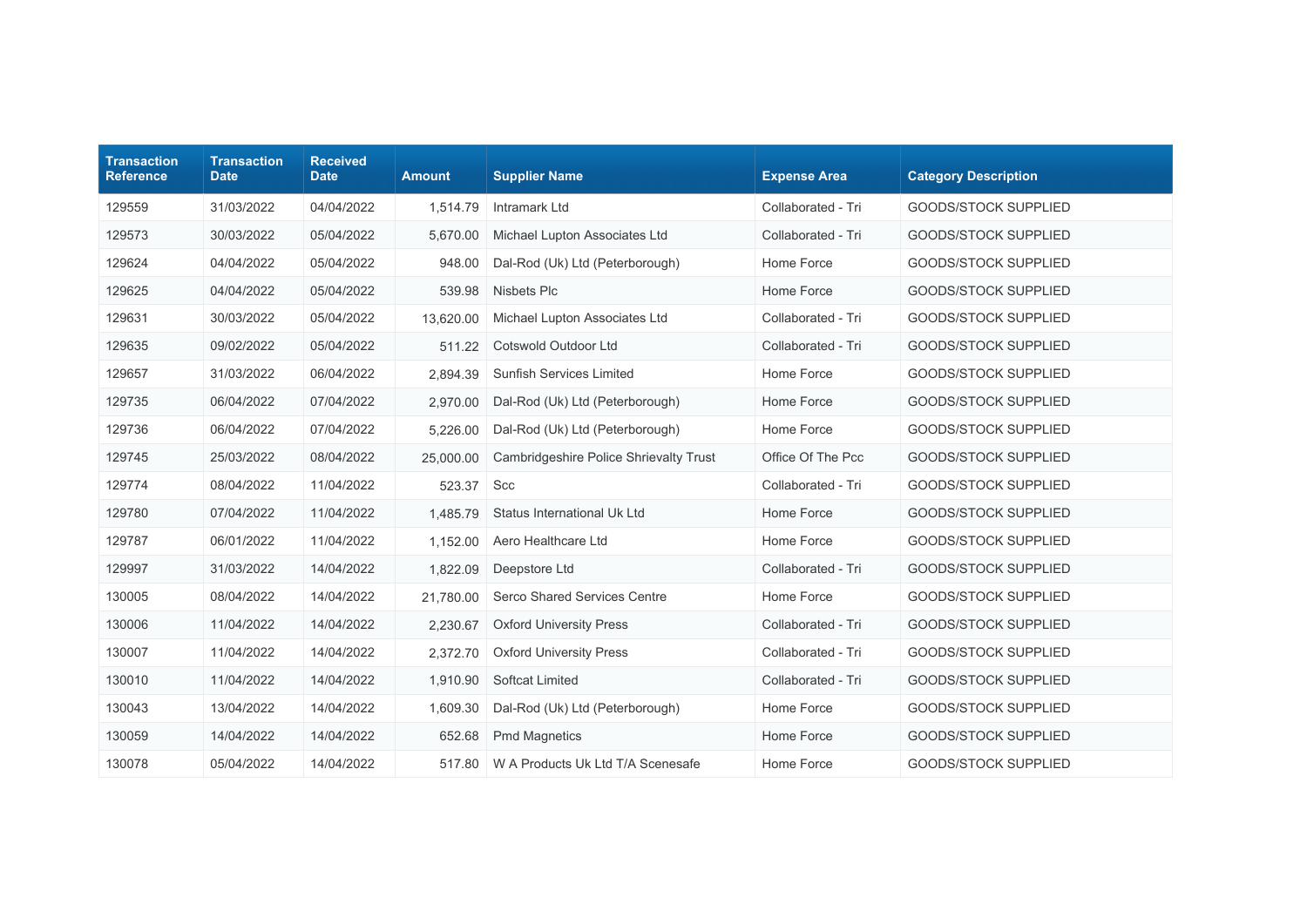| <b>Transaction</b><br><b>Reference</b> | <b>Transaction</b><br><b>Date</b> | <b>Received</b><br><b>Date</b> | <b>Amount</b> | <b>Supplier Name</b>               | <b>Expense Area</b> | <b>Category Description</b>   |
|----------------------------------------|-----------------------------------|--------------------------------|---------------|------------------------------------|---------------------|-------------------------------|
| 130092                                 | 15/04/2022                        | 18/04/2022                     | 2,480.64      | Cellmark                           | Home Force          | <b>GOODS/STOCK SUPPLIED</b>   |
| 130095                                 | 14/04/2022                        | 19/04/2022                     | 992.62        | Cellmark                           | Home Force          | <b>GOODS/STOCK SUPPLIED</b>   |
| 130105                                 | 15/04/2022                        | 19/04/2022                     | 523.06        | Crown Pet Foods Ltd                | Collaborated - Tri  | <b>GOODS/STOCK SUPPLIED</b>   |
| 130115                                 | 12/04/2022                        | 19/04/2022                     | 7,245.60      | Stewart Signs Ltd                  | Collaborated - Tri  | GOODS/STOCK SUPPLIED          |
| 130326                                 | 20/04/2022                        | 21/04/2022                     | 1,428.00      | Scc                                | Collaborated - Tri  | <b>GOODS/STOCK SUPPLIED</b>   |
| 130328                                 | 20/04/2022                        | 21/04/2022                     | 571.20        | Scc                                | Home Force          | <b>GOODS/STOCK SUPPLIED</b>   |
| 130360                                 | 19/04/2022                        | 21/04/2022                     | 539.98        | <b>Screwfix Direct Limited</b>     | Home Force          | <b>GOODS/STOCK SUPPLIED</b>   |
| 130443                                 | 20/04/2022                        | 22/04/2022                     | 866.16        | Psl Print Management Ltd           | Home Force          | <b>GOODS/STOCK SUPPLIED</b>   |
| 130445                                 | 20/04/2022                        | 22/04/2022                     | 750.00        | Chainalysis Uk Ltd                 | Home Force          | <b>GOODS/STOCK SUPPLIED</b>   |
| 130461                                 | 20/04/2022                        | 22/04/2022                     | 16,445.00     | <b>Family Action</b>               | Office Of The Pcc   | <b>GOODS/STOCK SUPPLIED</b>   |
| 130502                                 | 21/04/2022                        | 25/04/2022                     | 513.00        | Civil Defence Supply Ltd           | Home Force          | <b>GOODS/STOCK SUPPLIED</b>   |
| 130519                                 | 25/04/2022                        | 26/04/2022                     | 650.37        | Incom Telecommunications           | Collaborated - Tri  | <b>GOODS/STOCK SUPPLIED</b>   |
| 130698                                 | 27/04/2022                        | 28/04/2022                     | 47,400.00     | Sepura Limited                     | Collaborated - Tri  | GOODS/STOCK SUPPLIED          |
| 129208                                 | 25/03/2022                        | 29/03/2022                     | 562.00        | College Of Policing                | Home Force          | <b>GOVERNMENT DEPARTMENTS</b> |
| 129359                                 | 18/03/2022                        | 30/03/2022                     | 15,000.00     | H M Prison Service Shared Services | Office Of The Pcc   | <b>GOVERNMENT DEPARTMENTS</b> |
| 129391                                 | 29/03/2022                        | 31/03/2022                     | 2,157.50      | College Of Policing                | Collaborated - Tri  | <b>GOVERNMENT DEPARTMENTS</b> |
| 129434                                 | 30/03/2022                        | 01/04/2022                     | 1,920.00      | College Of Policing                | Home Force          | <b>GOVERNMENT DEPARTMENTS</b> |
| 129731                                 | 05/04/2022                        | 07/04/2022                     | 2,968.26      | College Of Policing                | Collaborated - Tri  | <b>GOVERNMENT DEPARTMENTS</b> |
| 129746                                 | 06/04/2022                        | 08/04/2022                     | 3,018.00      | College Of Policing                | Collaborated - Tri  | <b>GOVERNMENT DEPARTMENTS</b> |
| 129747                                 | 06/04/2022                        | 08/04/2022                     | 592.00        | College Of Policing                | Collaborated - Tri  | <b>GOVERNMENT DEPARTMENTS</b> |
| 129748                                 | 06/04/2022                        | 08/04/2022                     | 610.00        | College Of Policing                | Collaborated - Tri  | <b>GOVERNMENT DEPARTMENTS</b> |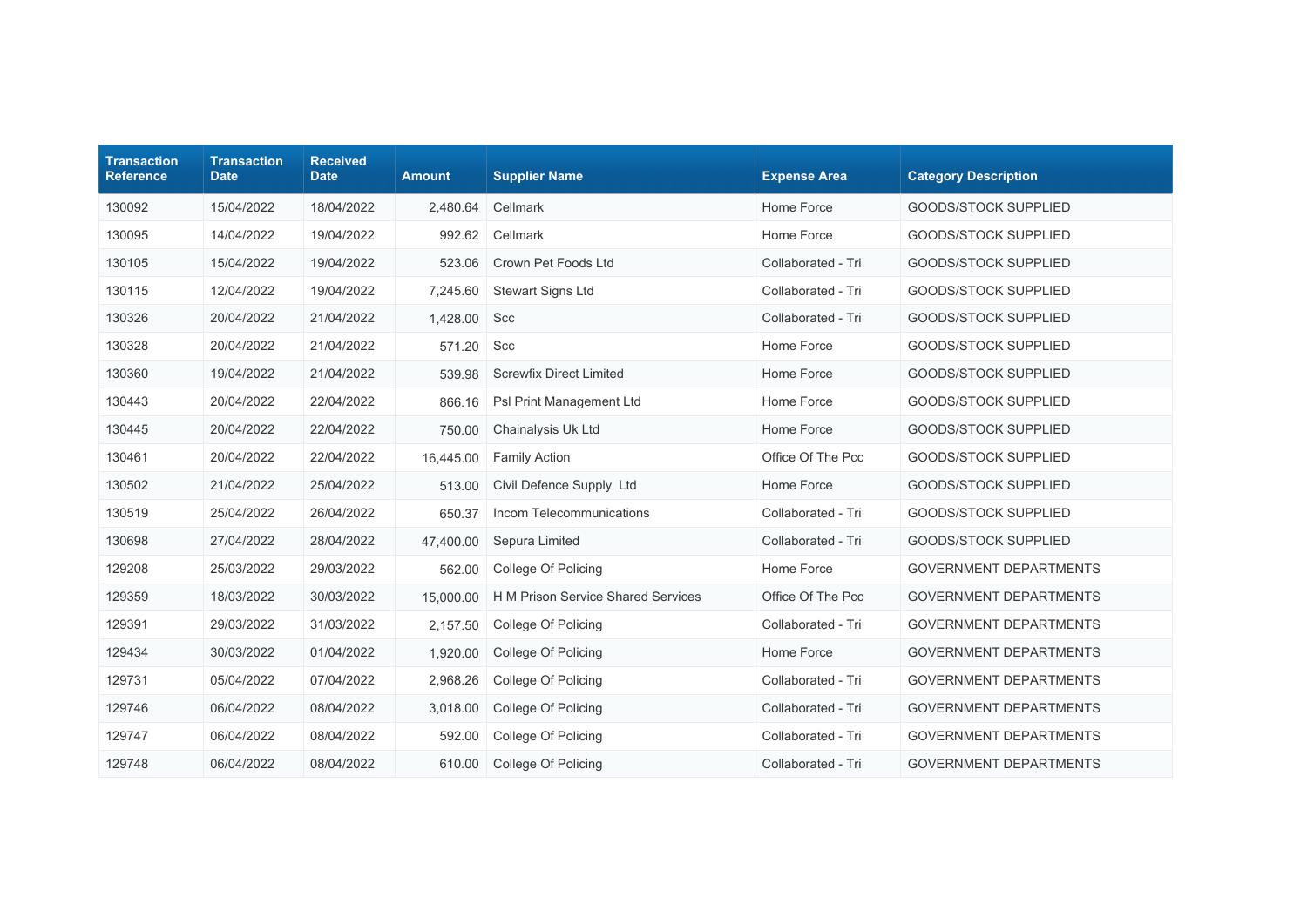| <b>Transaction</b><br><b>Reference</b> | <b>Transaction</b><br><b>Date</b> | <b>Received</b><br><b>Date</b> | <b>Amount</b> | <b>Supplier Name</b>                    | <b>Expense Area</b>      | <b>Category Description</b>   |
|----------------------------------------|-----------------------------------|--------------------------------|---------------|-----------------------------------------|--------------------------|-------------------------------|
| 129798                                 | 07/04/2022                        | 12/04/2022                     | 765.00        | College Of Policing                     | Collaborated - Tri       | <b>GOVERNMENT DEPARTMENTS</b> |
| 130358                                 | 27/01/2022                        | 21/04/2022                     | 3,865.13      | <b>Cabinet Office</b>                   | Collaborated - Tri       | <b>GOVERNMENT DEPARTMENTS</b> |
| 130011                                 | 08/04/2022                        | 14/04/2022                     | 810.00        | <b>Sunbelt Rentals Ltd</b>              | Collaborated - Tri       | HIRE OF GOODS/FACILITIES      |
| 127650                                 | 28/02/2022                        | 01/03/2022                     | 144.80        | Agiito Ltd                              | Collaborated - Tri       | <b>HOTELS</b>                 |
| 127650                                 | 28/02/2022                        | 01/03/2022                     | 898.50        | Agiito Ltd                              | Home Force               | <b>HOTELS</b>                 |
| 128834                                 | 20/03/2022                        | 21/03/2022                     | 1,149.69      | Agiito Ltd                              | Home Force               | <b>HOTELS</b>                 |
| 129171                                 | 27/03/2022                        | 28/03/2022                     | 82.20         | Agiito Ltd                              | Collaborated - Tri       | <b>HOTELS</b>                 |
| 129171                                 | 27/03/2022                        | 28/03/2022                     | 515.30        | Agiito Ltd                              | Home Force               | <b>HOTELS</b>                 |
| 129853                                 | 12/04/2022                        | 12/04/2022                     | 71.00         | Agiito Ltd                              | Collaborated - Tri       | <b>HOTELS</b>                 |
| 129853                                 | 12/04/2022                        | 12/04/2022                     | 1,040.00      | Agiito Ltd                              | Home Force               | <b>HOTELS</b>                 |
| 130302                                 | 19/04/2022                        | 20/04/2022                     | 64.00         | Agiito Ltd                              | Collaborated - Tri       | <b>HOTELS</b>                 |
| 130302                                 | 19/04/2022                        | 20/04/2022                     | 1,832.15      | Agiito Ltd                              | Home Force               | <b>HOTELS</b>                 |
| 130302                                 | 19/04/2022                        | 20/04/2022                     | 56.00         | Agiito Ltd                              | Office Of The Pcc        | <b>HOTELS</b>                 |
| 129503                                 | 01/04/2022                        | 01/04/2022                     | 30,000.00     | Broadspire By Crawford & Company        | Home Force               | <b>INSURANCE COMPANIES</b>    |
| 129356                                 | 29/03/2022                        | 30/03/2022                     | 630.00        | Mark Walker Grounds Maintenance Limited | Home Force               | MAINTENANCE/GARDNER           |
| 129538                                 | 01/04/2022                        | 04/04/2022                     | 4,302.50      | Mark Walker Grounds Maintenance Limited | Home Force               | MAINTENANCE/GARDNER           |
| 129743                                 | 31/03/2022                        | 08/04/2022                     | 3,600.00      | Mark Walker Grounds Maintenance Limited | Home Force               | MAINTENANCE/GARDNER           |
| 129439                                 | 31/03/2022                        | 01/04/2022                     | 1,500.00      | Cambridgeshire County Council           | Home Force               | OTHER LOCAL AUTHORITIES       |
| 130344                                 | 12/04/2022                        | 21/04/2022                     | 5,775.79      | Cambs & P'Boro Fire Authority           | Home Force               | OTHER LOCAL AUTHORITIES       |
| 129238                                 | 29/03/2022                        | 29/03/2022                     | 18,564.94     | City Of London Police                   | Pcc Balance Sheet        | OTHER POLICE FORCES           |
| 129393                                 | 31/03/2022                        | 31/03/2022                     | 46,963.00     | Pcc For Bedfordshire                    | <b>Pcc Balance Sheet</b> | OTHER POLICE FORCES           |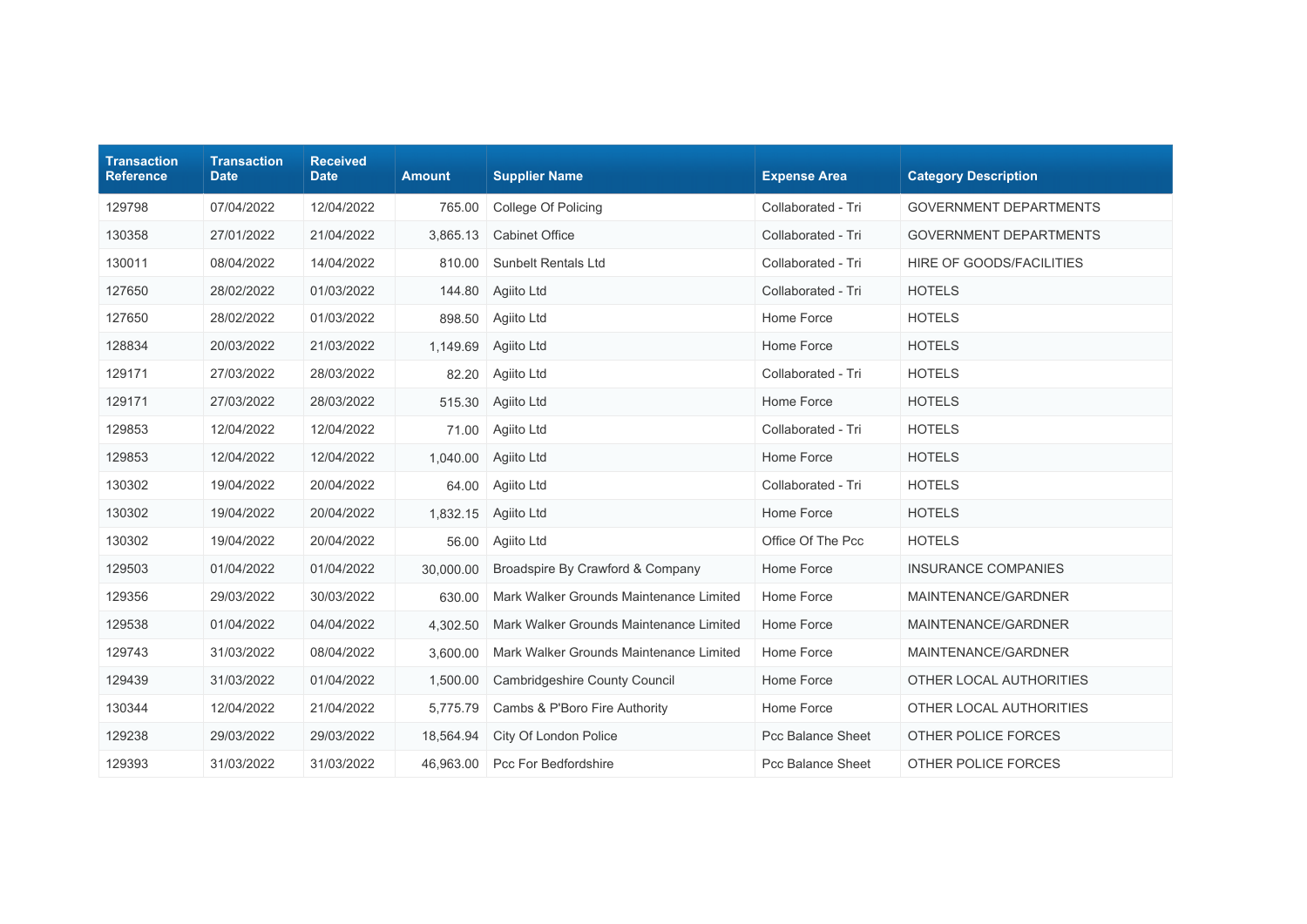| <b>Transaction</b><br><b>Reference</b> | <b>Transaction</b><br><b>Date</b> | <b>Received</b><br><b>Date</b> | <b>Amount</b> | <b>Supplier Name</b>           | <b>Expense Area</b> | <b>Category Description</b> |
|----------------------------------------|-----------------------------------|--------------------------------|---------------|--------------------------------|---------------------|-----------------------------|
| 129402                                 | 21/03/2022                        | 31/03/2022                     | 141, 174. 37  | Pcc For Essex                  | Home Force          | OTHER POLICE FORCES         |
| 129402                                 | 21/03/2022                        | 31/03/2022                     | 5,684.28      | Pcc For Essex                  | Pcc Balance Sheet   | OTHER POLICE FORCES         |
| 129403                                 | 25/03/2022                        | 31/03/2022                     | 10,667.00     | Pcc For Suffolk                | Pcc Balance Sheet   | OTHER POLICE FORCES         |
| 129409                                 | 23/03/2022                        | 31/03/2022                     | 2,540.00      | Pcc For South Yorkshire        | Home Force          | OTHER POLICE FORCES         |
| 129413                                 | 30/03/2022                        | 31/03/2022                     | 648.27        | <b>Pcc For Leicestershire</b>  | Home Force          | OTHER POLICE FORCES         |
| 129421                                 | 30/03/2022                        | 31/03/2022                     | 12,306.16     | Pcc For Dorset                 | Home Force          | OTHER POLICE FORCES         |
| 129425                                 | 08/03/2022                        | 31/03/2022                     | 87.798.00     | Pcc For Dorset                 | Home Force          | OTHER POLICE FORCES         |
| 129466                                 | 31/03/2022                        | 01/04/2022                     | 3,421.19      | Pcc For Norfolk                | Home Force          | OTHER POLICE FORCES         |
| 129591                                 | 17/03/2022                        | 05/04/2022                     | 8.954.88      | <b>Pcc For West Yorkshire</b>  | Pcc Balance Sheet   | OTHER POLICE FORCES         |
| 129611                                 | 31/03/2022                        | 05/04/2022                     |               | 4,667.70 Pcc For Kent          | Collaborated - Tri  | OTHER POLICE FORCES         |
| 129764                                 | 10/03/2022                        | 08/04/2022                     | 10,880.00     | Pcc For West Mercia            | Home Force          | OTHER POLICE FORCES         |
| 129782                                 | 07/04/2022                        | 11/04/2022                     | 363,425.00    | Pcc For Lancashire             | Pcc Balance Sheet   | OTHER POLICE FORCES         |
| 130020                                 | 08/04/2022                        | 14/04/2022                     | 1,527.00      | City Of London Police          | Collaborated - Tri  | OTHER POLICE FORCES         |
| 130038                                 | 07/04/2022                        | 14/04/2022                     | 105,919.00    | Pcc For Essex                  | Pcc Balance Sheet   | OTHER POLICE FORCES         |
| 130103                                 | 07/04/2022                        | 19/04/2022                     | 30,720.43     | Pcc For Essex                  | Home Force          | OTHER POLICE FORCES         |
| 130155                                 | 20/04/2022                        | 20/04/2022                     | 14.506.67     | Pcc For Bedfordshire           | Pcc Balance Sheet   | OTHER POLICE FORCES         |
| 130156                                 | 20/04/2022                        | 20/04/2022                     | 92,291.27     | <b>Pcc For Bedfordshire</b>    | Pcc Balance Sheet   | OTHER POLICE FORCES         |
| 130305                                 | 13/04/2022                        | 20/04/2022                     | 2,422.35      | Pcc For Durham                 | Home Force          | OTHER POLICE FORCES         |
| 130352                                 | 08/04/2022                        | 21/04/2022                     |               | 2,166.00 Pcc For Thames Valley | Collaborated - Tri  | OTHER POLICE FORCES         |
| 130359                                 | 20/04/2022                        | 21/04/2022                     | 10.076.89     | Pcc For Suffolk                | Collaborated - Tri  | OTHER POLICE FORCES         |
| 130421                                 | 20/04/2022                        | 22/04/2022                     |               | 29,910.72 Pcc For Suffolk      | Collaborated - Tri  | OTHER POLICE FORCES         |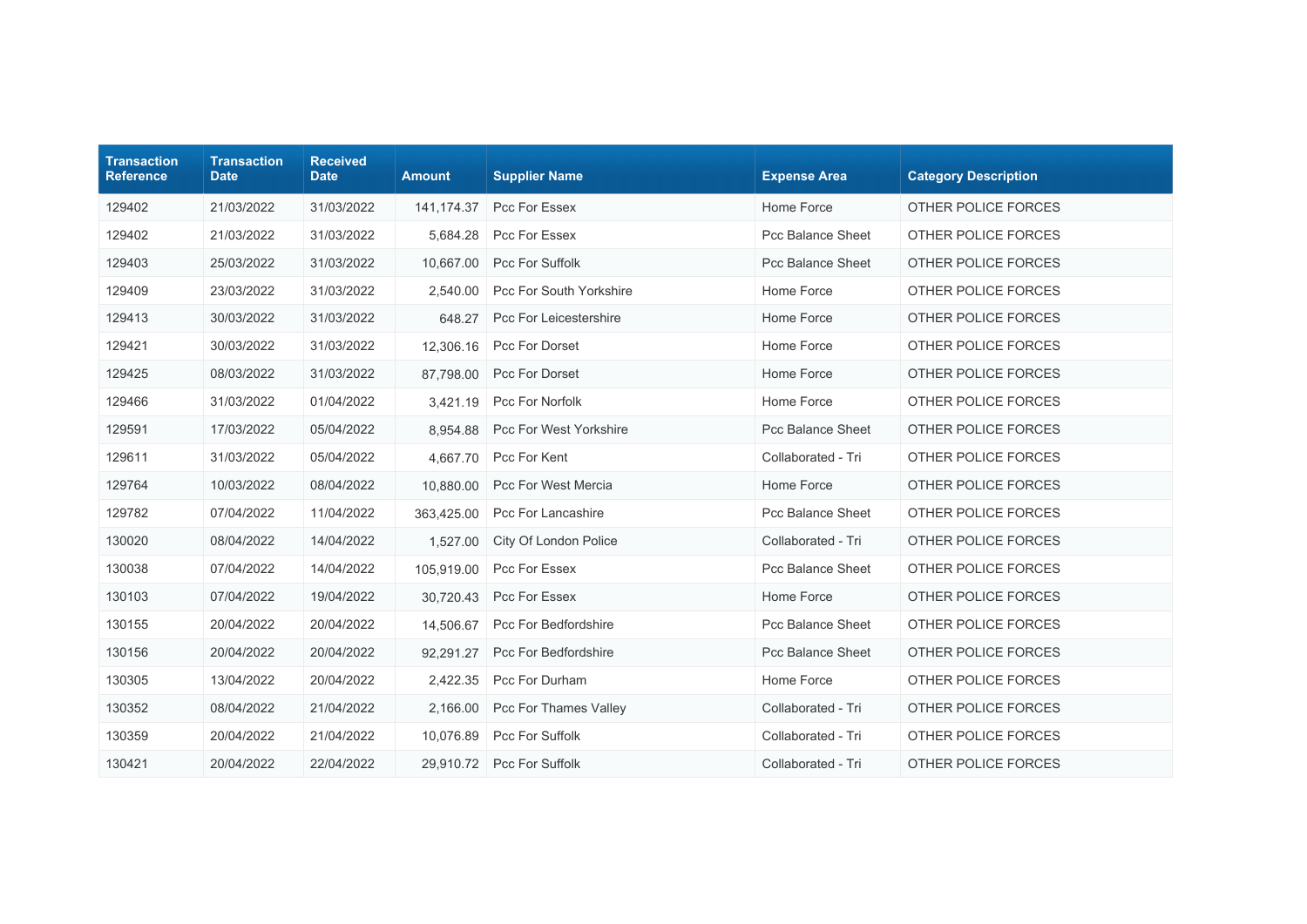| <b>Transaction</b><br><b>Reference</b> | <b>Transaction</b><br><b>Date</b> | <b>Received</b><br><b>Date</b> | <b>Amount</b> | <b>Supplier Name</b>                                          | <b>Expense Area</b>      | <b>Category Description</b>             |
|----------------------------------------|-----------------------------------|--------------------------------|---------------|---------------------------------------------------------------|--------------------------|-----------------------------------------|
| 130422                                 | 20/04/2022                        | 22/04/2022                     | 600.00        | Pcc For Norfolk                                               | Collaborated - Tri       | OTHER POLICE FORCES                     |
| 130703                                 | 27/04/2022                        | 28/04/2022                     | 65,330.25     | Pcc For Norfolk                                               | Collaborated - Other     | OTHER POLICE FORCES                     |
| 129437                                 | 01/04/2022                        | 01/04/2022                     | 72,000.00     | <b>Police Digital Services</b>                                | Office Of The Pcc        | OTHER POLICE ORGANISATIONS              |
| 129449                                 | 01/04/2022                        | 01/04/2022                     | 114,702.22    | <b>Police Digital Services</b>                                | Collaborated - Tri       | OTHER POLICE ORGANISATIONS              |
| 129515                                 | 01/04/2022                        | 01/04/2022                     | 126,740.40    | <b>Police Digital Services</b>                                | Home Force               | OTHER POLICE ORGANISATIONS              |
| 129516                                 | 01/04/2022                        | 01/04/2022                     | 118,487.40    | <b>Police Digital Services</b>                                | Collaborated - Tri       | OTHER POLICE ORGANISATIONS              |
| 129739                                 | 01/04/2022                        | 07/04/2022                     | 37,440.00     | Association Of Police & Crime Commissioners Office Of The Pcc |                          | OTHER POLICE ORGANISATIONS              |
| 130565                                 | 26/04/2022                        | 27/04/2022                     | 36,289.62     | Police Federation Joint Fund                                  | <b>Pcc Balance Sheet</b> | OTHER POLICE ORGANISATIONS              |
| 129783                                 | 07/04/2022                        | 11/04/2022                     | 600.00        | Xps Administration Limited                                    | Home Force               | <b>PENSION PROVIDER</b>                 |
| 130042                                 | 13/04/2022                        | 14/04/2022                     | 10,496.50     | <b>Xps Administration Limited</b>                             | Collaborated - Tri       | PENSION PROVIDER                        |
| 129498                                 | 31/03/2022                        | 01/04/2022                     | 1,506.00      | Royal Mail                                                    | Home Force               | POSTAL CHARGES                          |
| 130379                                 | 14/04/2022                        | 22/04/2022                     | 1,656.64      | Royal Mail                                                    | Home Force               | POSTAL CHARGES                          |
| 129459                                 | 31/03/2022                        | 01/04/2022                     | 1,302.00      | <b>Buzz Associates Limited</b>                                | Office Of The Pcc        | PROFESSIONAL FEES                       |
| 127701                                 | 01/03/2022                        | 01/03/2022                     | 2,275.58      | Healthcare Resourcing Limited T/A Crg Medic Home Force        |                          | <b>PROVISION OF GOODS &amp; SERVICE</b> |
| 128498                                 | 16/03/2022                        | 16/03/2022                     | 2,177.04      | Aspen International Ltd                                       | Collaborated - Tri       | PROVISION OF GOODS & SERVICE            |
| 128890                                 | 22/03/2022                        | 22/03/2022                     | 8,697.90      | Tailored Image Ltd                                            | Collaborated - Tri       | PROVISION OF GOODS & SERVICE            |
| 129116                                 | 24/03/2022                        | 25/03/2022                     | 7,200.00      | Smartdesk Systems Ltd                                         | Home Force               | PROVISION OF GOODS & SERVICE            |
| 129220                                 | 28/03/2022                        | 29/03/2022                     | 2,042.57      | Gresham Office Furniture Ltd                                  | Home Force               | PROVISION OF GOODS & SERVICE            |
| 129246                                 | 29/03/2022                        | 29/03/2022                     | 9,172.80      | Int Reseach Ltd                                               | Pcc Balance Sheet        | PROVISION OF GOODS & SERVICE            |
| 129274                                 | 28/03/2022                        | 30/03/2022                     | 5.718.11      | Eurofins Forensic Services Limited                            | Home Force               | PROVISION OF GOODS & SERVICE            |
| 129275                                 | 28/03/2022                        | 30/03/2022                     | 1,604.30      | <b>Eurofins Forensic Services Limited</b>                     | Home Force               | PROVISION OF GOODS & SERVICE            |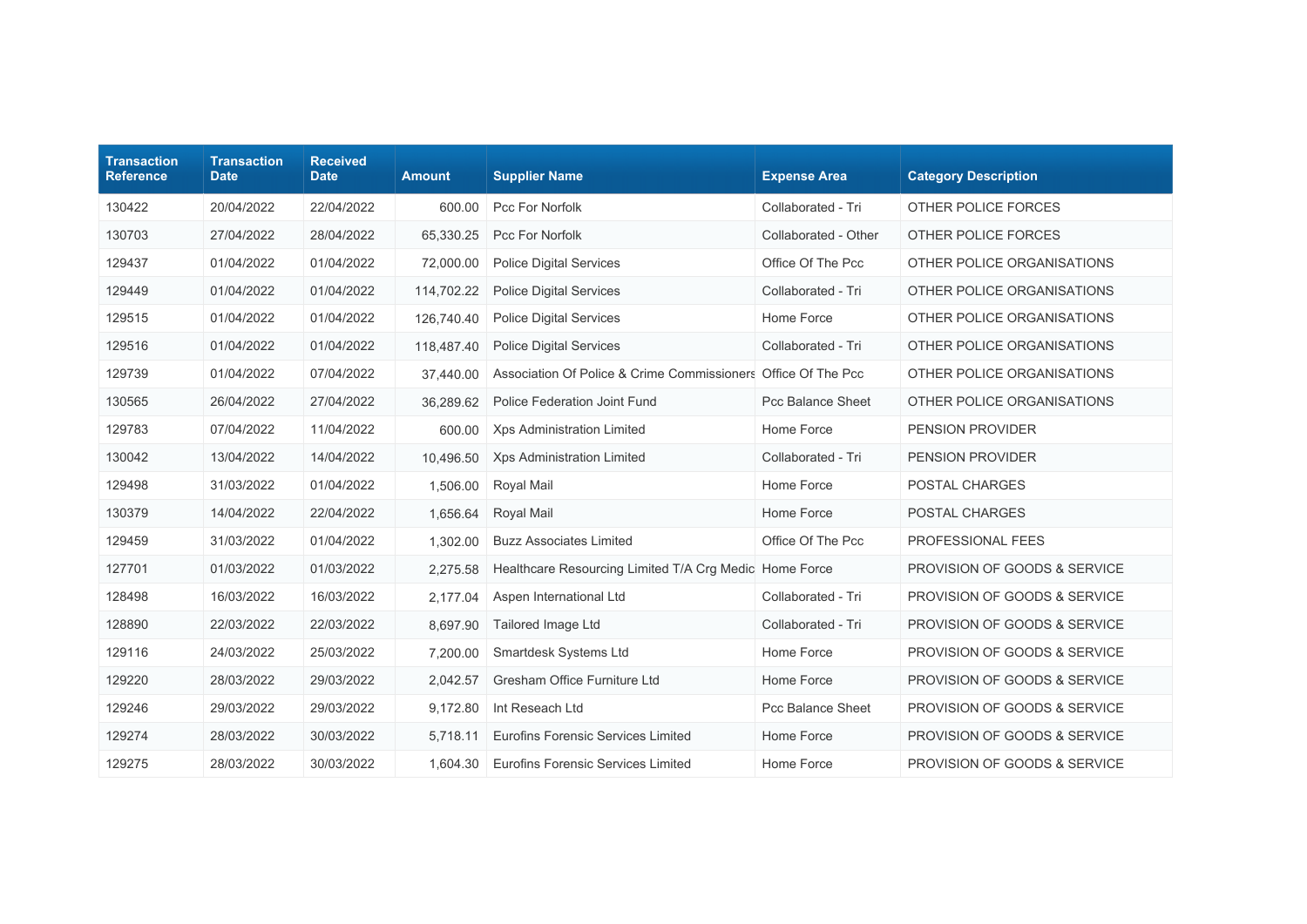| <b>Transaction</b><br><b>Reference</b> | <b>Transaction</b><br><b>Date</b> | <b>Received</b><br><b>Date</b> | <b>Amount</b> | <b>Supplier Name</b>                                   | <b>Expense Area</b> | <b>Category Description</b>             |
|----------------------------------------|-----------------------------------|--------------------------------|---------------|--------------------------------------------------------|---------------------|-----------------------------------------|
| 129276                                 | 28/03/2022                        | 30/03/2022                     | 25,351.66     | Eurofins Forensic Services Limited                     | Home Force          | PROVISION OF GOODS & SERVICE            |
| 129361                                 | 29/03/2022                        | 30/03/2022                     | 1.516.80      | Force Development Services Ltd                         | Collaborated - Tri  | <b>PROVISION OF GOODS &amp; SERVICE</b> |
| 129386                                 | 30/03/2022                        | 30/03/2022                     | 1,182.43      | Computacenter (Uk) Ltd                                 | Collaborated - Tri  | PROVISION OF GOODS & SERVICE            |
| 129389                                 | 30/03/2022                        | 30/03/2022                     | 7,390.20      | Computacenter (Uk) Ltd                                 | Home Force          | PROVISION OF GOODS & SERVICE            |
| 129390                                 | 30/03/2022                        | 30/03/2022                     | 1,083.17      | Computacenter (Uk) Ltd                                 | Collaborated - Tri  | PROVISION OF GOODS & SERVICE            |
| 129427                                 | 30/03/2022                        | 31/03/2022                     | 1,315.31      | Link Up Mitaka Limited                                 | Home Force          | PROVISION OF GOODS & SERVICE            |
| 129433                                 | 31/03/2022                        | 31/03/2022                     | 1,206.28      | Computacenter (Uk) Ltd                                 | Home Force          | PROVISION OF GOODS & SERVICE            |
| 129441                                 | 30/03/2022                        | 01/04/2022                     | 2,120.00      | <b>Halfords Ltd</b>                                    | Home Force          | PROVISION OF GOODS & SERVICE            |
| 129463                                 | 01/04/2022                        | 01/04/2022                     | 3,996.00      | Speciality Oxygen Service Ltd                          | Home Force          | PROVISION OF GOODS & SERVICE            |
| 129494                                 | 31/03/2022                        | 01/04/2022                     | 10,370.40     | <b>Sms Environmental Ltd</b>                           | Home Force          | PROVISION OF GOODS & SERVICE            |
| 129497                                 | 31/03/2022                        | 01/04/2022                     | 30,190.32     | Thebigword                                             | Home Force          | PROVISION OF GOODS & SERVICE            |
| 129522                                 | 31/03/2022                        | 01/04/2022                     | 15,810.00     | <b>Risual Limited</b>                                  | Collaborated - Tri  | PROVISION OF GOODS & SERVICE            |
| 129539                                 | 31/03/2022                        | 04/04/2022                     | 1,465.13      | Key Forensic Services Ltd                              | Home Force          | PROVISION OF GOODS & SERVICE            |
| 129540                                 | 31/03/2022                        | 04/04/2022                     | 663.37        | Key Forensic Services Ltd                              | Home Force          | PROVISION OF GOODS & SERVICE            |
| 129549                                 | 31/03/2022                        | 04/04/2022                     | 675.84        | Key Forensic Services Ltd                              | Home Force          | PROVISION OF GOODS & SERVICE            |
| 129598                                 | 30/03/2022                        | 05/04/2022                     | 8,252.40      | Carter Jonas Llp                                       | Pcc Balance Sheet   | PROVISION OF GOODS & SERVICE            |
| 129602                                 | 04/04/2022                        | 05/04/2022                     | 17,796.00     | <b>Bruck Payne Associates Ltd</b>                      | Home Force          | PROVISION OF GOODS & SERVICE            |
| 129603                                 | 04/04/2022                        | 05/04/2022                     | 74,207.69     | Healthcare Resourcing Limited T/A Crg Medic Home Force |                     | PROVISION OF GOODS & SERVICE            |
| 129609                                 | 31/03/2022                        | 05/04/2022                     | 6,363.65      | Thebigword                                             | Home Force          | PROVISION OF GOODS & SERVICE            |
| 129723                                 | 06/04/2022                        | 06/04/2022                     | 4,636.00      | East Of England Ambulance Service                      | Collaborated - Tri  | PROVISION OF GOODS & SERVICE            |
| 129765                                 | 08/04/2022                        | 08/04/2022                     | 1,034.63      | Computacenter (Uk) Ltd                                 | Collaborated - Tri  | PROVISION OF GOODS & SERVICE            |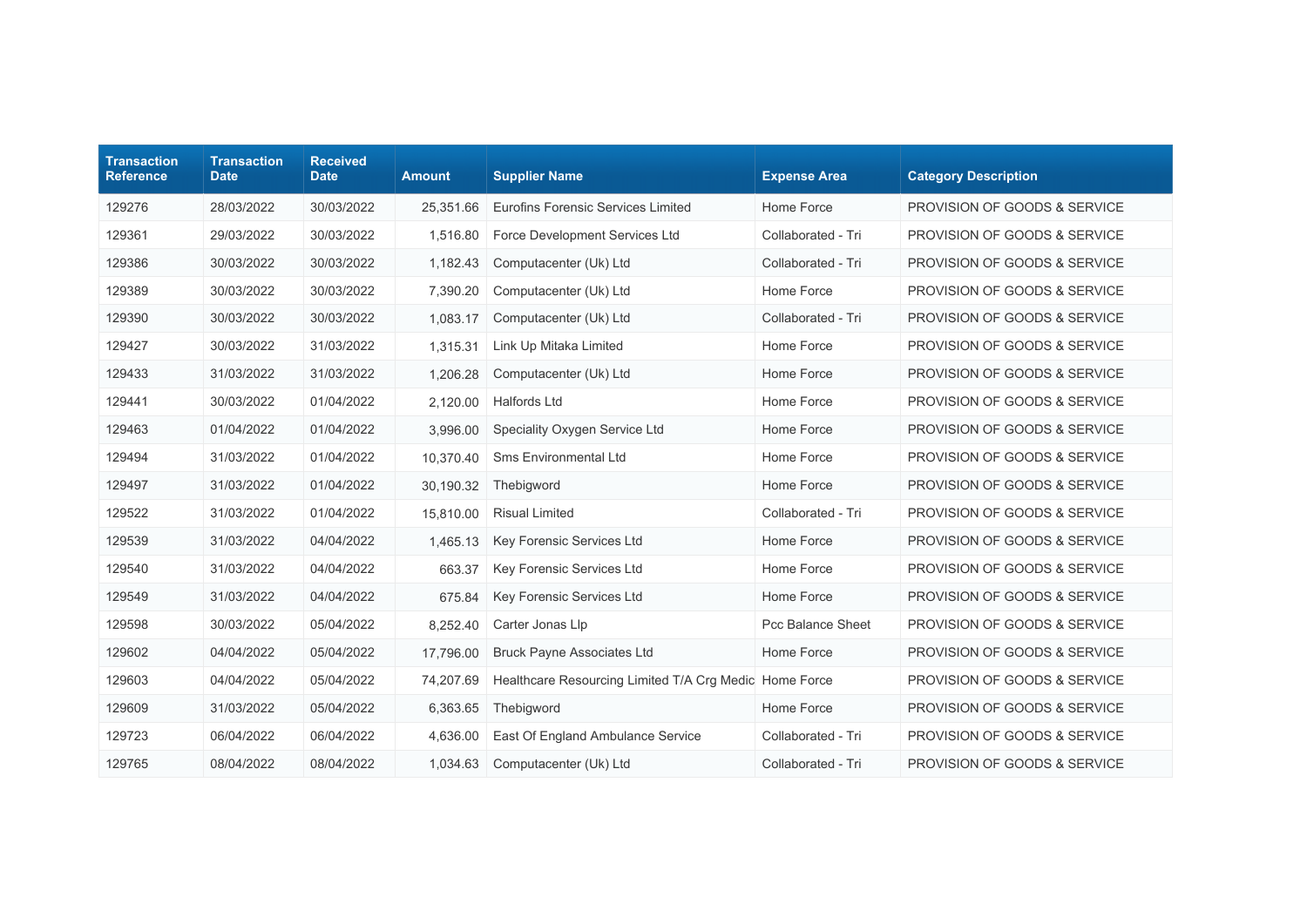| <b>Transaction</b><br><b>Reference</b> | <b>Transaction</b><br><b>Date</b> | <b>Received</b><br><b>Date</b> | <b>Amount</b> | <b>Supplier Name</b>              | <b>Expense Area</b> | <b>Category Description</b>             |
|----------------------------------------|-----------------------------------|--------------------------------|---------------|-----------------------------------|---------------------|-----------------------------------------|
| 129781                                 | 07/04/2022                        | 11/04/2022                     | 973.00        | Gunracks Ltd                      | Home Force          | PROVISION OF GOODS & SERVICE            |
| 129807                                 | 07/04/2022                        | 12/04/2022                     | 649.57        | Key Forensic Services Ltd         | Home Force          | <b>PROVISION OF GOODS &amp; SERVICE</b> |
| 129809                                 | 07/04/2022                        | 12/04/2022                     | 3,801.16      | Key Forensic Services Ltd         | Home Force          | PROVISION OF GOODS & SERVICE            |
| 129852                                 | 11/04/2022                        | 12/04/2022                     | 687.60        | Acorn Lodge Kennels & Cattery Ltd | Collaborated - Tri  | PROVISION OF GOODS & SERVICE            |
| 129882                                 | 06/04/2022                        | 13/04/2022                     | 1,249.99      | Savills (L&P)                     | Collaborated - Tri  | PROVISION OF GOODS & SERVICE            |
| 129996                                 | 08/04/2022                        | 14/04/2022                     | 3,564.00      | Simia786 Ltd                      | Collaborated - Tri  | <b>PROVISION OF GOODS &amp; SERVICE</b> |
| 129998                                 | 31/03/2022                        | 14/04/2022                     | 2,610.00      | Vemotion Interactive Ltd          | Home Force          | <b>PROVISION OF GOODS &amp; SERVICE</b> |
| 130015                                 | 12/04/2022                        | 14/04/2022                     | 1,372.11      | Medialogix Ltd                    | Collaborated - Tri  | PROVISION OF GOODS & SERVICE            |
| 130041                                 | 13/04/2022                        | 14/04/2022                     | 1,040.00      | Hughes Guides Ltd                 | Collaborated - Tri  | PROVISION OF GOODS & SERVICE            |
| 130049                                 | 13/04/2022                        | 14/04/2022                     | 28,641.38     | <b>Red Box Recorders Limited</b>  | Collaborated - Tri  | PROVISION OF GOODS & SERVICE            |
| 130061                                 | 14/04/2022                        | 14/04/2022                     | 1,345.20      | Vodafone Ltd                      | Collaborated - Tri  | PROVISION OF GOODS & SERVICE            |
| 130086                                 | 14/04/2022                        | 14/04/2022                     | 591.22        | Computacenter (Uk) Ltd            | Collaborated - Tri  | PROVISION OF GOODS & SERVICE            |
| 130104                                 | 12/04/2022                        | 19/04/2022                     | 750.00        | Acs Business Supplies Ltd         | Home Force          | PROVISION OF GOODS & SERVICE            |
| 130122                                 | 19/04/2022                        | 19/04/2022                     | 591.22        | Computacenter (Uk) Ltd            | Home Force          | PROVISION OF GOODS & SERVICE            |
| 130123                                 | 19/04/2022                        | 19/04/2022                     | 1,206.28      | Computacenter (Uk) Ltd            | Home Force          | PROVISION OF GOODS & SERVICE            |
| 130136                                 | 14/04/2022                        | 20/04/2022                     | 819.92        | Key Forensic Services Ltd         | Home Force          | PROVISION OF GOODS & SERVICE            |
| 130314                                 | 20/04/2022                        | 20/04/2022                     | 7,199.40      | Computacenter (Uk) Ltd            | Home Force          | PROVISION OF GOODS & SERVICE            |
| 130316                                 | 20/04/2022                        | 20/04/2022                     | 575.95        | Computacenter (Uk) Ltd            | Collaborated - Tri  | PROVISION OF GOODS & SERVICE            |
| 130318                                 | 20/04/2022                        | 20/04/2022                     | 1,560.00      | Computacenter (Uk) Ltd            | Collaborated - Tri  | PROVISION OF GOODS & SERVICE            |
| 130346                                 | 19/04/2022                        | 21/04/2022                     | 1,050.00      | Sms Environmental Ltd             | Home Force          | PROVISION OF GOODS & SERVICE            |
| 130354                                 | 13/04/2022                        | 21/04/2022                     | 637.74        | <b>Bruck Payne Associates Ltd</b> | Home Force          | PROVISION OF GOODS & SERVICE            |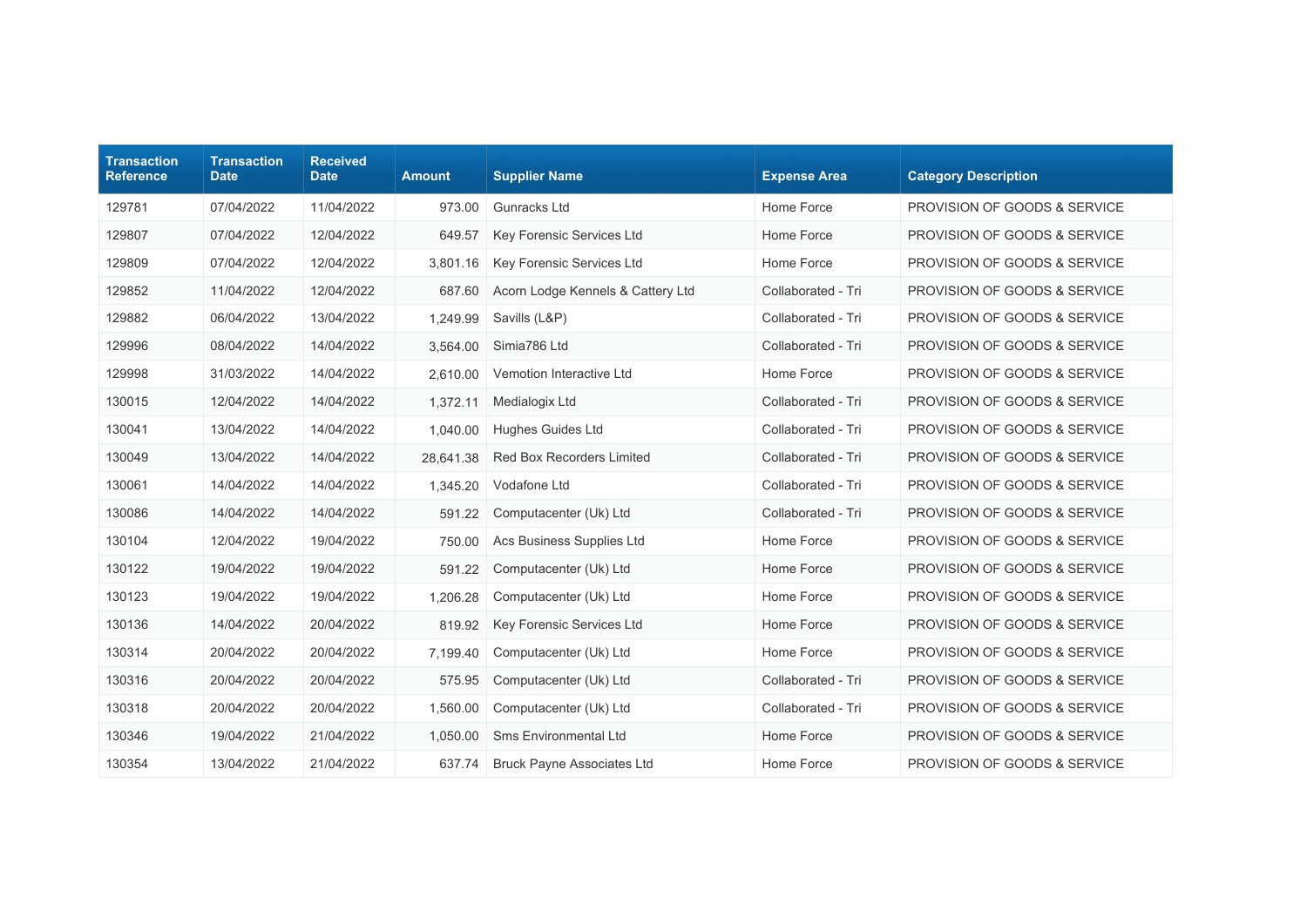| <b>Transaction</b><br><b>Reference</b> | <b>Transaction</b><br><b>Date</b> | <b>Received</b><br><b>Date</b> | <b>Amount</b> | <b>Supplier Name</b>                      | <b>Expense Area</b>      | <b>Category Description</b>             |
|----------------------------------------|-----------------------------------|--------------------------------|---------------|-------------------------------------------|--------------------------|-----------------------------------------|
| 130380                                 | 10/04/2022                        | 22/04/2022                     | 13,349.26     | Eurofins Forensic Services Limited        | Home Force               | PROVISION OF GOODS & SERVICE            |
| 130381                                 | 10/04/2022                        | 22/04/2022                     | 3.289.99      | <b>Eurofins Forensic Services Limited</b> | Home Force               | <b>PROVISION OF GOODS &amp; SERVICE</b> |
| 130383                                 | 13/04/2022                        | 22/04/2022                     | 1,511.17      | Totalenergies Gas & Power Limited         | Home Force               | PROVISION OF GOODS & SERVICE            |
| 130384                                 | 13/04/2022                        | 22/04/2022                     | 7,674.31      | Totalenergies Gas & Power Limited         | Home Force               | PROVISION OF GOODS & SERVICE            |
| 130385                                 | 13/04/2022                        | 22/04/2022                     | 1,605.68      | Totalenergies Gas & Power Limited         | Home Force               | <b>PROVISION OF GOODS &amp; SERVICE</b> |
| 130386                                 | 13/04/2022                        | 22/04/2022                     | 5,461.90      | Totalenergies Gas & Power Limited         | Home Force               | PROVISION OF GOODS & SERVICE            |
| 130389                                 | 13/04/2022                        | 22/04/2022                     | 667.81        | Totalenergies Gas & Power Limited         | Home Force               | <b>PROVISION OF GOODS &amp; SERVICE</b> |
| 130391                                 | 13/04/2022                        | 22/04/2022                     | 1,562.00      | Totalenergies Gas & Power Limited         | Home Force               | PROVISION OF GOODS & SERVICE            |
| 130395                                 | 13/04/2022                        | 22/04/2022                     | 4,185.76      | Totalenergies Gas & Power Limited         | Home Force               | PROVISION OF GOODS & SERVICE            |
| 130417                                 | 21/04/2022                        | 22/04/2022                     | 1,013.76      | <b>Key Forensic Services Ltd</b>          | Home Force               | PROVISION OF GOODS & SERVICE            |
| 130418                                 | 21/04/2022                        | 22/04/2022                     | 1,804.67      | Key Forensic Services Ltd                 | Home Force               | PROVISION OF GOODS & SERVICE            |
| 130419                                 | 21/04/2022                        | 22/04/2022                     | 509.40        | Key Forensic Services Ltd                 | Home Force               | PROVISION OF GOODS & SERVICE            |
| 130465                                 | 18/03/2022                        | 22/04/2022                     | 1,000.00      | Platinum Occupational Health Ltd          | Home Force               | PROVISION OF GOODS & SERVICE            |
| 130467                                 | 22/04/2022                        | 22/04/2022                     | 1,194.00      | <b>Gym Repair Services Limited</b>        | Home Force               | PROVISION OF GOODS & SERVICE            |
| 130469                                 | 16/03/2022                        | 22/04/2022                     | 4,864.00      | Suzy Lamplugh Trust                       | Office Of The Pcc        | PROVISION OF GOODS & SERVICE            |
| 130487                                 | 24/04/2022                        | 25/04/2022                     | 6,249.60      | Gresham Office Furniture Ltd              | Home Force               | PROVISION OF GOODS & SERVICE            |
| 130513                                 | 25/04/2022                        | 25/04/2022                     | 531.59        | Computacenter (Uk) Ltd                    | Home Force               | PROVISION OF GOODS & SERVICE            |
| 130535                                 | 26/04/2022                        | 26/04/2022                     | 1,330.24      | Computacenter (Uk) Ltd                    | Home Force               | PROVISION OF GOODS & SERVICE            |
| 130721                                 | 21/04/2022                        | 29/04/2022                     | 2,700.00      | Benn Lock & Safe Ltd                      | Home Force               | PROVISION OF GOODS & SERVICE            |
| 130741                                 | 19/04/2022                        | 29/04/2022                     | 1,884.00      | Sunline Blinds Limited                    | Home Force               | PROVISION OF GOODS & SERVICE            |
| 127445                                 | 22/02/2022                        | 23/02/2022                     | 35,011.77     | Dutysheet Ltd                             | <b>Pcc Balance Sheet</b> | PROVISION OF SERVICE                    |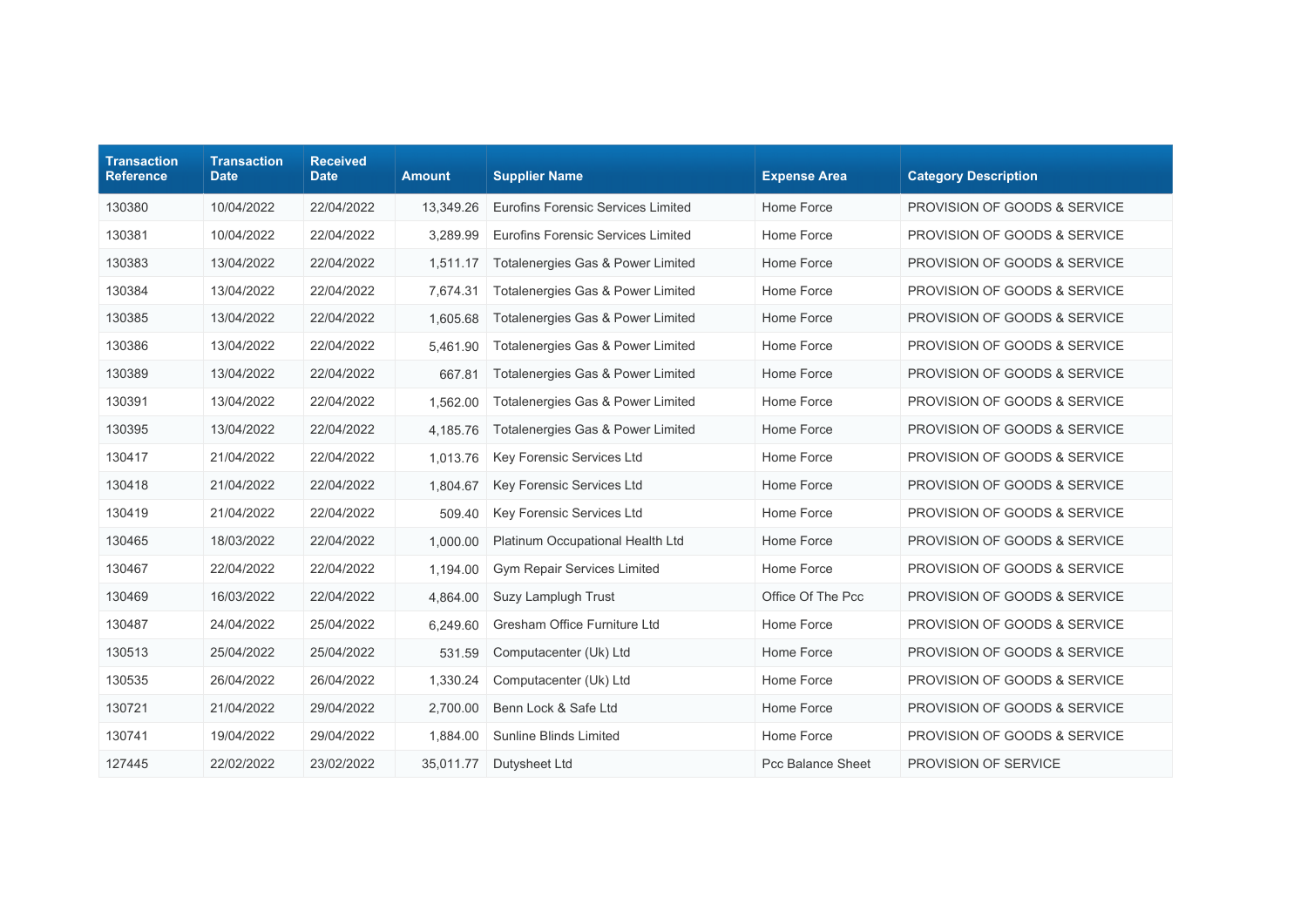| <b>Transaction</b><br><b>Reference</b> | <b>Transaction</b><br><b>Date</b> | <b>Received</b><br><b>Date</b> | <b>Amount</b> | <b>Supplier Name</b>                | <b>Expense Area</b> | <b>Category Description</b> |
|----------------------------------------|-----------------------------------|--------------------------------|---------------|-------------------------------------|---------------------|-----------------------------|
| 128910                                 | 22/03/2022                        | 23/03/2022                     | 28,660.82     | <b>Constant Cooling Limited</b>     | Home Force          | PROVISION OF SERVICE        |
| 128911                                 | 22/03/2022                        | 23/03/2022                     | 17,124.94     | <b>Constant Cooling Limited</b>     | Home Force          | PROVISION OF SERVICE        |
| 129178                                 | 25/03/2022                        | 28/03/2022                     | 3,548.64      | Tmp (Uk) Ltd                        | Home Force          | PROVISION OF SERVICE        |
| 129200                                 | 25/03/2022                        | 28/03/2022                     | 2,612.40      | Unisys Ltd                          | Collaborated - Tri  | PROVISION OF SERVICE        |
| 129244                                 | 29/03/2022                        | 29/03/2022                     | 1.020.00      | <b>Forensic Analytics Ltd</b>       | Home Force          | PROVISION OF SERVICE        |
| 129365                                 | 29/03/2022                        | 30/03/2022                     | 3,054.72      | Vendsnax Limited                    | Home Force          | PROVISION OF SERVICE        |
| 129400                                 | 28/03/2022                        | 31/03/2022                     | 34,146.00     | <b>First Forensic Solutions Ltd</b> | Home Force          | PROVISION OF SERVICE        |
| 129412                                 | 30/03/2022                        | 31/03/2022                     | 595.65        | Vitas Vending Ltd                   | Home Force          | PROVISION OF SERVICE        |
| 129457                                 | 29/03/2022                        | 01/04/2022                     | 651.00        | South East Security                 | Home Force          | PROVISION OF SERVICE        |
| 129467                                 | 31/03/2022                        | 01/04/2022                     | 50,928.85     | Solo Service Group                  | Home Force          | PROVISION OF SERVICE        |
| 129475                                 | 31/03/2022                        | 01/04/2022                     | 1,809.49      | Solo Service Group                  | Home Force          | PROVISION OF SERVICE        |
| 129476                                 | 31/03/2022                        | 01/04/2022                     | 5,740.78      | Solo Service Group                  | Home Force          | PROVISION OF SERVICE        |
| 129492                                 | 30/03/2022                        | 01/04/2022                     | 558.00        | South East Security                 | Home Force          | PROVISION OF SERVICE        |
| 129524                                 | 31/03/2022                        | 01/04/2022                     | 606.00        | South East Security                 | Home Force          | <b>PROVISION OF SERVICE</b> |
| 129526                                 | 31/03/2022                        | 01/04/2022                     | 2,922.00      | South East Security                 | Home Force          | PROVISION OF SERVICE        |
| 129527                                 | 31/03/2022                        | 01/04/2022                     | 3,283.20      | <b>Bretton Caterers Ltd</b>         | Home Force          | PROVISION OF SERVICE        |
| 129536                                 | 31/03/2022                        | 04/04/2022                     | 1,056.00      | Wb Power Services Ltd               | Home Force          | PROVISION OF SERVICE        |
| 129592                                 | 31/03/2022                        | 05/04/2022                     | 822.00        | Wb Power Services Ltd               | Home Force          | PROVISION OF SERVICE        |
| 129596                                 | 01/04/2022                        | 05/04/2022                     | 660.00        | D & M Pest Control                  | Home Force          | PROVISION OF SERVICE        |
| 129626                                 | 31/03/2022                        | 05/04/2022                     | 2,628.00      | Solo Service Group                  | Home Force          | PROVISION OF SERVICE        |
| 129629                                 | 31/03/2022                        | 05/04/2022                     | 3,060.00      | Solo Service Group                  | Home Force          | PROVISION OF SERVICE        |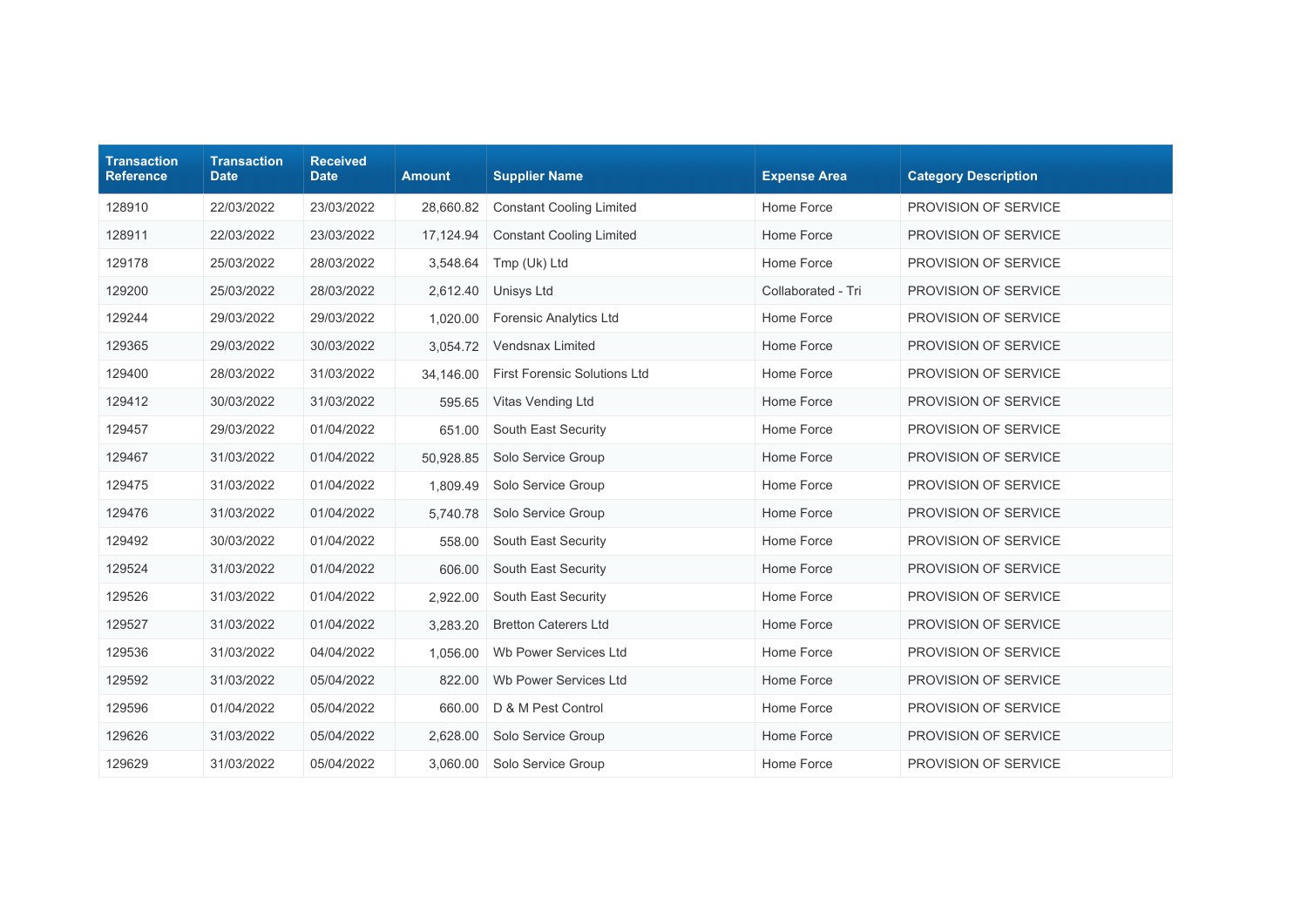| <b>Transaction</b><br><b>Reference</b> | <b>Transaction</b><br><b>Date</b> | <b>Received</b><br><b>Date</b> | <b>Amount</b> | <b>Supplier Name</b>                     | <b>Expense Area</b> | <b>Category Description</b> |
|----------------------------------------|-----------------------------------|--------------------------------|---------------|------------------------------------------|---------------------|-----------------------------|
| 129744                                 | 06/04/2022                        | 08/04/2022                     | 1,200.00      | Police Authority Treasurers' Society     | Office Of The Pcc   | PROVISION OF SERVICE        |
| 129814                                 | 01/04/2022                        | 12/04/2022                     | 3,420.00      | <b>Buddi Limited</b>                     | Home Force          | PROVISION OF SERVICE        |
| 129835                                 | 05/04/2022                        | 12/04/2022                     | 528.00        | <b>Paypoint Network Limited</b>          | Home Force          | PROVISION OF SERVICE        |
| 129839                                 | 01/04/2022                        | 12/04/2022                     | 890.00        | <b>Environment Agency</b>                | Home Force          | PROVISION OF SERVICE        |
| 129848                                 | 07/04/2022                        | 12/04/2022                     | 113,785.99    | Airwave Solutions Ltd                    | Home Force          | PROVISION OF SERVICE        |
| 130022                                 | 31/03/2022                        | 14/04/2022                     | 14,052.78     | <b>Constant Cooling Limited</b>          | Home Force          | PROVISION OF SERVICE        |
| 130024                                 | 12/04/2022                        | 14/04/2022                     | 500.00        | Ministry Of Defence Police               | Collaborated - Tri  | PROVISION OF SERVICE        |
| 130025                                 | 12/04/2022                        | 14/04/2022                     | 1,500.00      | Ministry Of Defence Police               | Collaborated - Tri  | PROVISION OF SERVICE        |
| 130026                                 | 12/04/2022                        | 14/04/2022                     | 1,000.00      | Ministry Of Defence Police               | Collaborated - Tri  | PROVISION OF SERVICE        |
| 130027                                 | 12/04/2022                        | 14/04/2022                     | 500.00        | Ministry Of Defence Police               | Collaborated - Tri  | PROVISION OF SERVICE        |
| 130029                                 | 12/04/2022                        | 14/04/2022                     | 1,000.00      | Ministry Of Defence Police               | Pcc Balance Sheet   | PROVISION OF SERVICE        |
| 130030                                 | 12/04/2022                        | 14/04/2022                     | 5,000.00      | Ministry Of Defence Police               | Collaborated - Tri  | PROVISION OF SERVICE        |
| 130050                                 | 31/03/2022                        | 14/04/2022                     | 7,509.00      | Zest Recycle Ltd                         | Home Force          | PROVISION OF SERVICE        |
| 130051                                 | 31/03/2022                        | 14/04/2022                     | 1,708.80      | Zest Recycle Ltd                         | Home Force          | PROVISION OF SERVICE        |
| 130053                                 | 31/03/2022                        | 14/04/2022                     | 1,326.78      | Zest Recycle Ltd                         | Home Force          | PROVISION OF SERVICE        |
| 130054                                 | 31/03/2022                        | 14/04/2022                     | 613.20        | Zest Recycle Ltd                         | Home Force          | PROVISION OF SERVICE        |
| 130058                                 | 13/04/2022                        | 14/04/2022                     | 11,322.00     | South East Security                      | Home Force          | PROVISION OF SERVICE        |
| 130306                                 | 19/04/2022                        | 20/04/2022                     | 26,359.20     | Automobile Association Business Services | Pcc Balance Sheet   | PROVISION OF SERVICE        |
| 130353                                 | 22/03/2022                        | 21/04/2022                     | 18,518.40     | Gb Group Plc                             | Home Force          | PROVISION OF SERVICE        |
| 130742                                 | 27/04/2022                        | 29/04/2022                     | 7.371.00      | Solo Service Group                       | Home Force          | PROVISION OF SERVICE        |
| 129785                                 | 05/04/2022                        | 11/04/2022                     | 16,317.60     | <b>Cleartone Telecoms Plc</b>            | Home Force          | PUBLIC LIMITED COMPANIES    |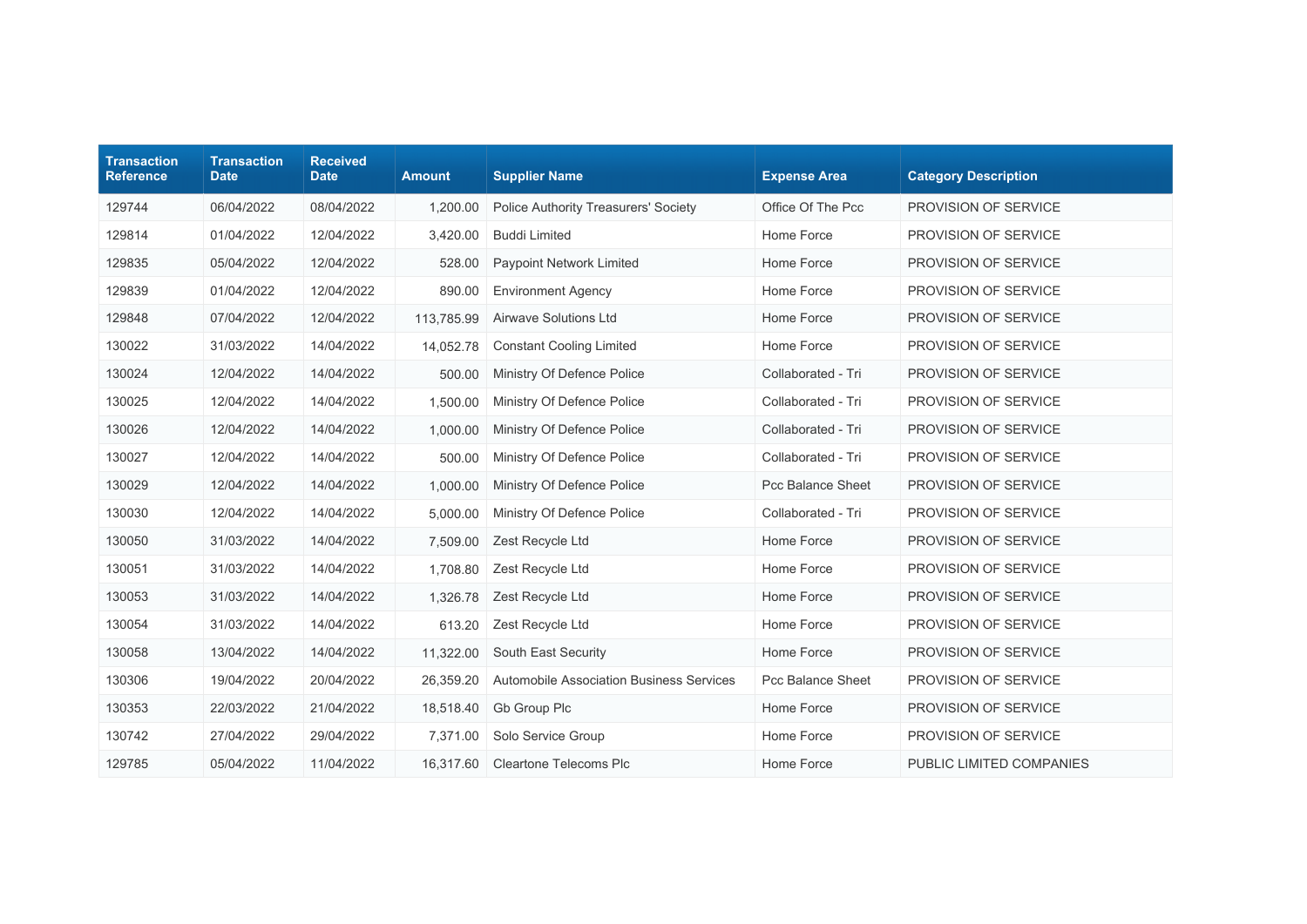| <b>Transaction</b><br><b>Reference</b> | <b>Transaction</b><br><b>Date</b> | <b>Received</b><br><b>Date</b> | <b>Amount</b> | <b>Supplier Name</b>                     | <b>Expense Area</b> | <b>Category Description</b>   |
|----------------------------------------|-----------------------------------|--------------------------------|---------------|------------------------------------------|---------------------|-------------------------------|
| 129754                                 | 06/04/2022                        | 08/04/2022                     | 619.52        | <b>Randstad Solutions Limited</b>        | Collaborated - Tri  | <b>RECRUITMENT AGENCIES</b>   |
| 129755                                 | 06/04/2022                        | 08/04/2022                     | 5,490.05      | <b>Randstad Solutions Limited</b>        | Home Force          | <b>RECRUITMENT AGENCIES</b>   |
| 129756                                 | 06/04/2022                        | 08/04/2022                     | 2,404.80      | <b>Randstad Solutions Limited</b>        | Collaborated - Tri  | <b>RECRUITMENT AGENCIES</b>   |
| 129757                                 | 06/04/2022                        | 08/04/2022                     | 5,019.42      | <b>Randstad Solutions Limited</b>        | Home Force          | <b>RECRUITMENT AGENCIES</b>   |
| 129758                                 | 06/04/2022                        | 08/04/2022                     | 2.381.40      | <b>Randstad Solutions Limited</b>        | Collaborated - Tri  | <b>RECRUITMENT AGENCIES</b>   |
| 129759                                 | 06/04/2022                        | 08/04/2022                     | 583.74        | <b>Randstad Solutions Limited</b>        | Collaborated - Tri  | <b>RECRUITMENT AGENCIES</b>   |
| 129760                                 | 06/04/2022                        | 08/04/2022                     | 5,048.29      | <b>Randstad Solutions Limited</b>        | Collaborated - Tri  | <b>RECRUITMENT AGENCIES</b>   |
| 129761                                 | 06/04/2022                        | 08/04/2022                     | 3,054.24      | <b>Randstad Solutions Limited</b>        | Collaborated - Tri  | <b>RECRUITMENT AGENCIES</b>   |
| 129762                                 | 06/04/2022                        | 08/04/2022                     | 3.681.48      | <b>Randstad Solutions Limited</b>        | Collaborated - Tri  | <b>RECRUITMENT AGENCIES</b>   |
| 129834                                 | 04/04/2022                        | 12/04/2022                     | 960.00        | <b>Crooton Limited</b>                   | Home Force          | <b>RECRUITMENT AGENCIES</b>   |
| 129980                                 | 06/04/2022                        | 13/04/2022                     | 4,230.83      | <b>Randstad Solutions Limited</b>        | Home Force          | <b>RECRUITMENT AGENCIES</b>   |
| 130112                                 | 11/04/2022                        | 19/04/2022                     | 960.00        | Crooton Limited                          | Home Force          | <b>RECRUITMENT AGENCIES</b>   |
| 129643                                 | 31/03/2022                        | 05/04/2022                     | 893.82        | <b>Crimestoppers Trust</b>               | Home Force          | REGISTERED CHARITY            |
| 129653                                 | 31/03/2022                        | 05/04/2022                     | 13,312.00     | <b>Respect Project</b>                   | Office Of The Pcc   | <b>REGISTERED CHARITY</b>     |
| 129742                                 | 28/02/2022                        | 08/04/2022                     | 975.00        | East Anglia Reserve Forces & Cadets Asso | Collaborated - Tri  | <b>RENT PAYMENTS</b>          |
| 129583                                 | 31/03/2022                        | 05/04/2022                     | 28,782.98     | Weightmans Llp                           | Home Force          | <b>SOLICITORS</b>             |
| 130057                                 | 01/04/2022                        | 14/04/2022                     | 3,960.00      | Force It Solutions Ltd                   | Collaborated - Tri  | SUBSCRIPTIONS TO PUBLICATIONS |
| 129451                                 | 31/03/2022                        | 01/04/2022                     | 1,004.40      | O2 Telefonica Uk Ltd                     | Home Force          | <b>TELEPHONE PROVIDER</b>     |
| 129633                                 | 01/04/2022                        | 05/04/2022                     | 649.99        | <b>Bt Global Services</b>                | Collaborated - Tri  | <b>TELEPHONE PROVIDER</b>     |
| 129732                                 | 02/04/2022                        | 07/04/2022                     | 89.460.00     | Virgin Media Business Limited            | Collaborated - Tri  | <b>TELEPHONE PROVIDER</b>     |
| 129775                                 | 01/02/2022                        | 11/04/2022                     | 601.79        | T G Support Ltd                          | Home Force          | <b>TELEPHONE PROVIDER</b>     |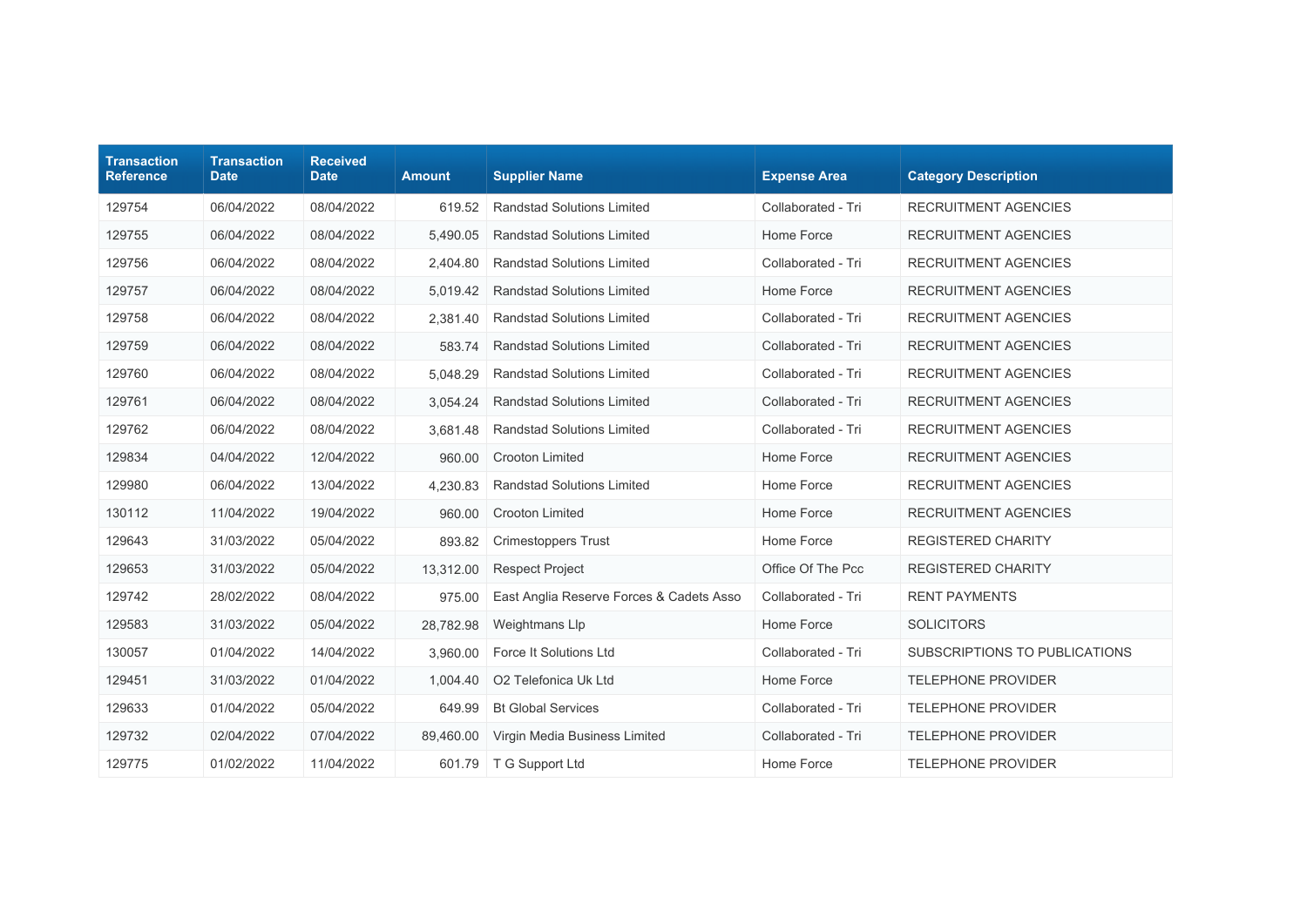| <b>Transaction</b><br><b>Reference</b> | <b>Transaction</b><br><b>Date</b> | <b>Received</b><br><b>Date</b> | <b>Amount</b> | <b>Supplier Name</b>          | <b>Expense Area</b> | <b>Category Description</b> |
|----------------------------------------|-----------------------------------|--------------------------------|---------------|-------------------------------|---------------------|-----------------------------|
| 129776                                 | 01/04/2022                        | 11/04/2022                     |               | 1,225.52   T G Support Ltd    | Home Force          | <b>TELEPHONE PROVIDER</b>   |
| 129777                                 | 01/02/2022                        | 11/04/2022                     | 636.53        | T G Support Ltd               | Home Force          | TELEPHONE PROVIDER          |
| 129778                                 | 01/04/2022                        | 11/04/2022                     | 707.10        | T G Support Ltd               | Home Force          | <b>TELEPHONE PROVIDER</b>   |
| 129779                                 | 02/04/2022                        | 11/04/2022                     | 802,896.31    | Virgin Media Business Limited | Collaborated - Tri  | <b>TELEPHONE PROVIDER</b>   |
| 129789                                 | 01/04/2022                        | 11/04/2022                     | 2.639.48      | O2 Telefonica Uk Ltd          | Collaborated - Tri  | <b>TELEPHONE PROVIDER</b>   |
| 129791                                 | 01/04/2022                        | 11/04/2022                     | 7,998.25      | O2 Telefonica Uk Ltd          | Collaborated - Tri  | <b>TELEPHONE PROVIDER</b>   |
| 129791                                 | 01/04/2022                        | 11/04/2022                     | 604.80        | O2 Telefonica Uk Ltd          | Home Force          | <b>TELEPHONE PROVIDER</b>   |
| 129794                                 | 01/04/2022                        | 11/04/2022                     | 1,321.20      | O2 Telefonica Uk Ltd          | Collaborated - Tri  | TELEPHONE PROVIDER          |
| 129883                                 | 01/04/2022                        | 13/04/2022                     | 3,582.00      | Vodafone Ltd                  | Collaborated - Tri  | <b>TELEPHONE PROVIDER</b>   |
| 129884                                 | 01/04/2022                        | 13/04/2022                     | 3,756.60      | Vodafone Ltd                  | Collaborated - Tri  | <b>TELEPHONE PROVIDER</b>   |
| 130002                                 | 08/04/2022                        | 14/04/2022                     | 4,672.80      | O2 Telefonica Uk Ltd          | Collaborated - Tri  | <b>TELEPHONE PROVIDER</b>   |
| 130033                                 | 10/04/2022                        | 14/04/2022                     | 2,456.52      | Ee Limited                    | Collaborated - Tri  | <b>TELEPHONE PROVIDER</b>   |
| 130033                                 | 10/04/2022                        | 14/04/2022                     | 460.80        | Ee Limited                    | Home Force          | <b>TELEPHONE PROVIDER</b>   |
| 130355                                 | 14/04/2022                        | 21/04/2022                     | 24,889.82     | <b>Bt Global Services</b>     | Collaborated - Tri  | <b>TELEPHONE PROVIDER</b>   |
| 130357                                 | 19/04/2022                        | 21/04/2022                     | 5,049.42      | Bt (One Bill)                 | Collaborated - Tri  | <b>TELEPHONE PROVIDER</b>   |
| 129579                                 | 04/04/2022                        | 05/04/2022                     | 1,123.58      | E-On Next                     | Home Force          | <b>UTILITIES</b>            |
| 129845                                 | 04/04/2022                        | 12/04/2022                     | 10,748.95     | <b>Edf Energy</b>             | Home Force          | <b>UTILITIES</b>            |
| 129846                                 | 04/04/2022                        | 12/04/2022                     | 4,197.86      | <b>Edf Energy</b>             | Home Force          | <b>UTILITIES</b>            |
| 129847                                 | 04/04/2022                        | 12/04/2022                     | 2,637.57      | Edf Energy                    | Home Force          | <b>UTILITIES</b>            |
| 129856                                 | 04/04/2022                        | 12/04/2022                     | 22,936.20     | <b>Edf Energy</b>             | Home Force          | <b>UTILITIES</b>            |
| 129857                                 | 04/04/2022                        | 12/04/2022                     | 5,806.45      | <b>Edf Energy</b>             | Home Force          | <b>UTILITIES</b>            |